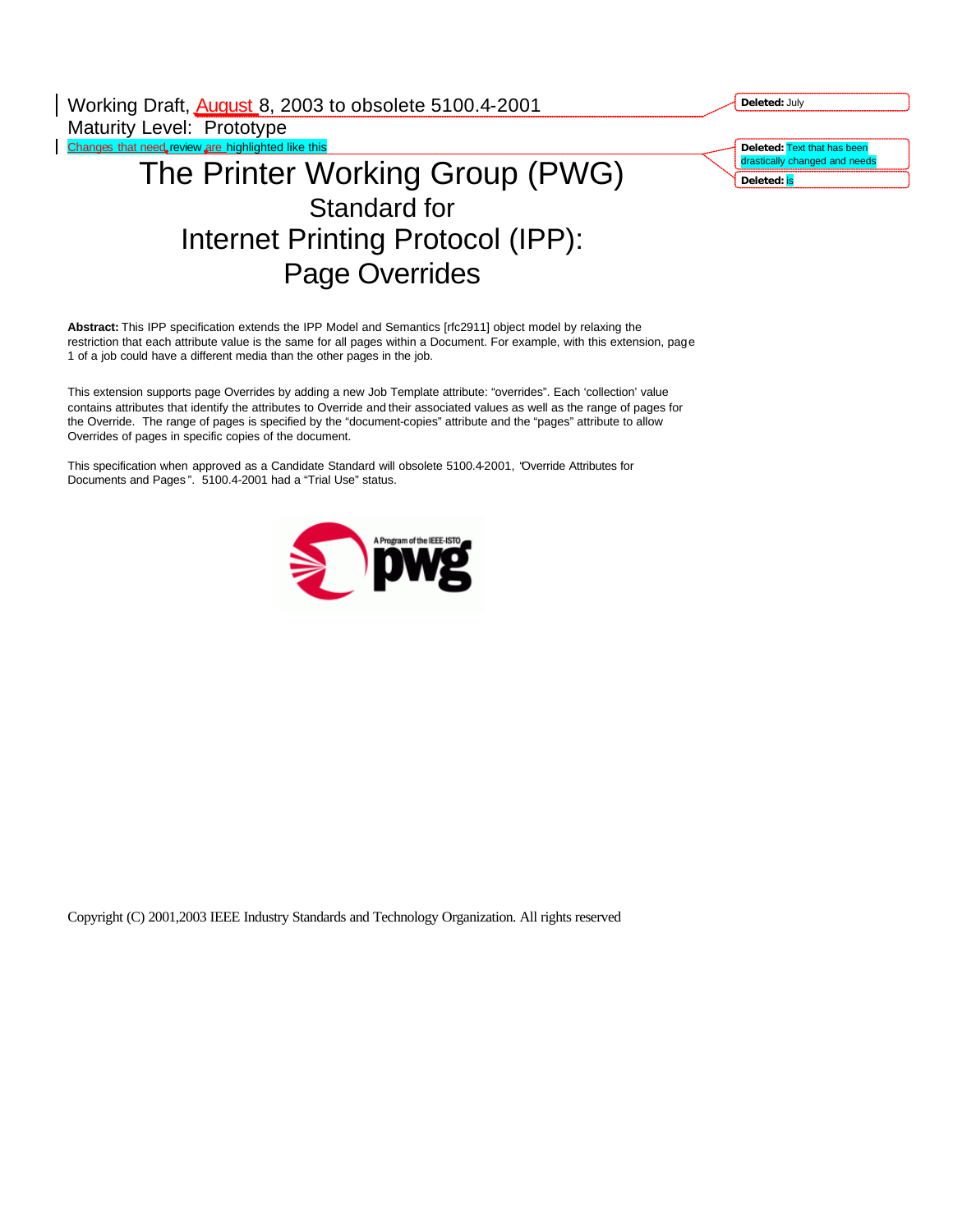**Deleted: 7**



**Formatted:** Not Highlight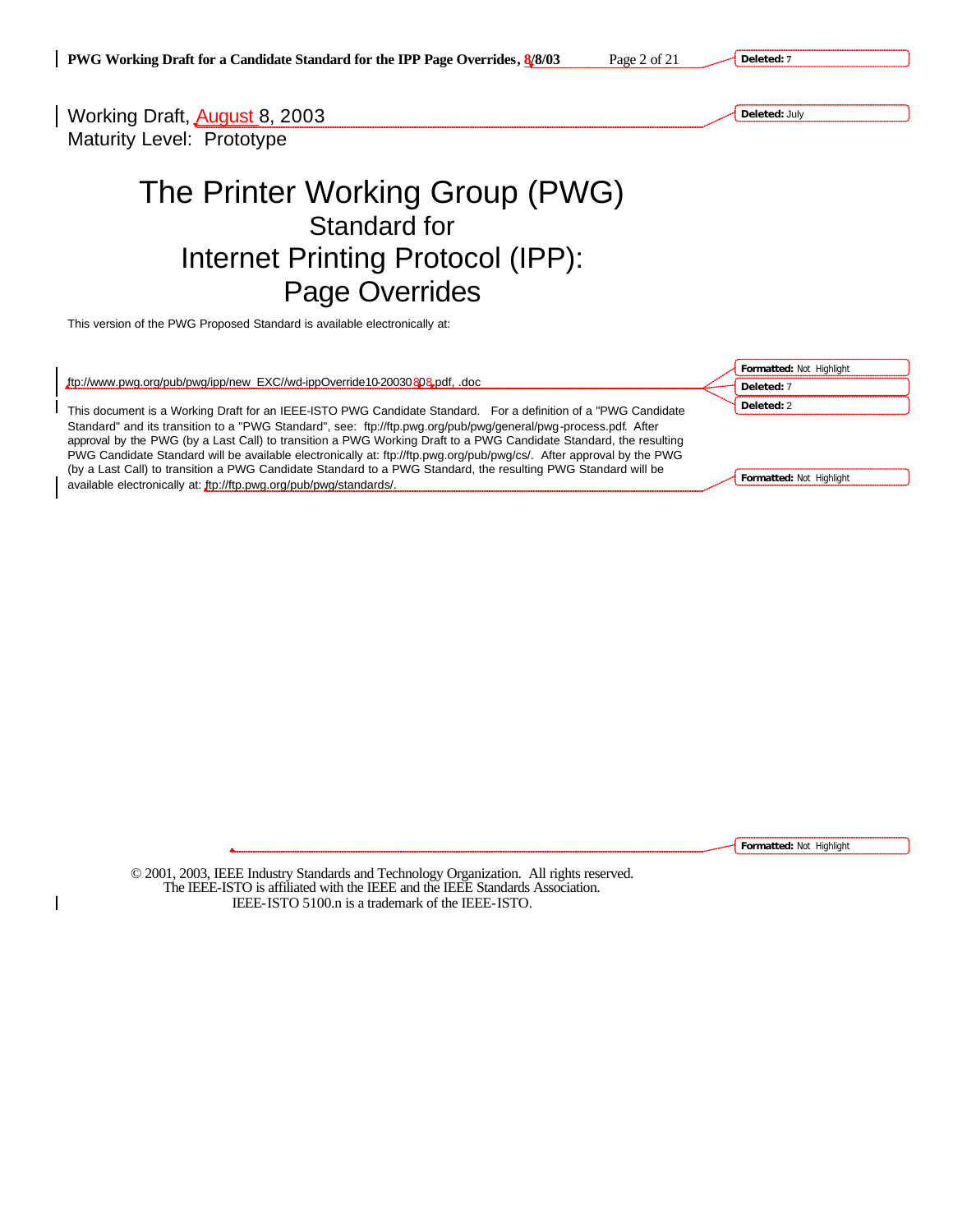# **Copyright (C) 2003, IEEE ISTO. All rights reserved.**

This document may be copied and furnished to others, and derivative works that comment on, or otherwise explain it or assist in its implementation may be prepared, copied, published and distributed, in whole or in part, without restriction of any kind, provided that the above copyright notice, this paragraph and the title of the Document as referenced below are included on all such copies and derivative works. However, this document itself may not be modified in any way, such as by removing the copyright notice or references to the IEEE-ISTO and the Printer Working Group, a program of the IEEE-ISTO.

Title: The Printer Working Group Standard for the Internet Printing Protocol (IPP): Page Overrides

The IEEE-ISTO and the Printer Working Group DISCLAIM ANY AND ALL WARRANTIES, WHETHER EXPRESS OR IMPLIED INCLUDING (WITHOUT LIMITATION) ANY IMPLIED WARRANTIES OF MERCHANTABILITY OR FITNESS FOR A PARTICULAR PURPOSE.

The Printer Working Group, a program of the IEEE-ISTO, reserves the right to make changes to the document without further notice. The document may be updated, replaced or made obsolete by other documents at any time.

The IEEE-ISTO takes no position regarding the validity or scope of any intellectual property or other rights that might be claimed to pertain to the implementation or use of the technology described in this document or the extent to which any license under such rights might or might not be available; neither does it represent that it has made any effort to identify any such rights.

The IEEE-ISTO invites any interested party to bring to its attention any copyrights, patents, or patent applications, or other proprietary rights which may cover technology that may be required to implement the contents of this document. The IEEE-ISTO and its programs shall not be responsible for identifying patents for which a license may be required by a document and/or IEEE-ISTO Industry Group Standard or for conducting inquiries into the legal validity or scope of those patents that are brought to its attention. Inquiries may be submitted to the IEEE-ISTO by e-mail at:

### ieee-isto@ieee.org.

The Printer Working Group acknowledges that the IEEE-ISTO (acting itself or through its designees) is, and shall at all times, be the sole entity that may authorize the use of certification marks, trademarks, or other special designations to indicate compliance with these materials.

Use of this document is wholly voluntary. The existence of this document does not imply that there are no other ways to produce, test, measure, purchase, market, or provide other goods and services related to its scope.

**Formatted:** Not Highlight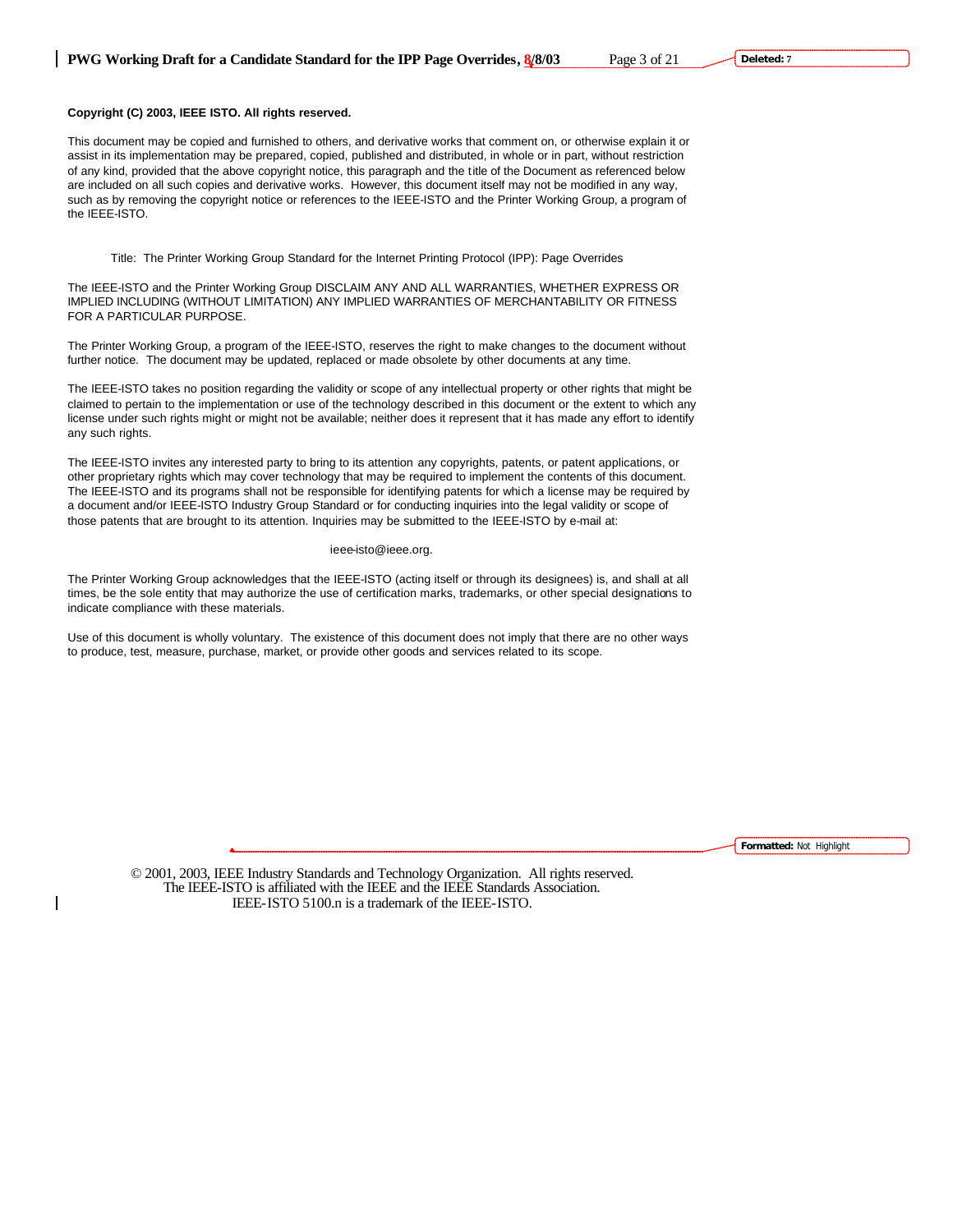The IEEE-ISTO is a not-for-profit corporation offering industry groups an innovative and flexible operational forum and support services. The IEEE-ISTO provides a forum not only to develop standards, but also to facilitate activities that support the implementation and acceptance of standards in the marketplace. The organization is affiliated with the IEEE (http://www.ieee.org/) and the IEEE Standards Association (http://standards.ieee.org/).

For additional information regarding the IEEE-ISTO and its industry programs visit http://www.ieee-isto.org.

## **About the IEEE-ISTO PWG**

The Printer Working Group (or PWG) is a Program of the IEEE Industry Standards and Technology Organization (ISTO) with member organizations including printer manufacturers, print server developers, operating system providers, network operating systems providers, network connectivity vendors, and print management application developers. The group is chartered to make printers and the applications and operating systems supporting them work together better. All references to the PWG in this document implicitly mean "The Printer Working Group, a Program of the IEEE ISTO." In order to meet this objective, the PWG will document the results of their work as open standards that define print related protocols, interfaces, procedures and conventions. Printer manufacturers and vendors of printer related software will benefit from the interoperability provided by voluntary conformance to these standards.

In general, a PWG standard is a specification that is stable, well understood, and is technically competent, has multiple, independent and interoperable implementations with substantial operational experience, and enjoys significant public support.

For additional information regarding the Printer Working Group visit: http://www.pwg.org

#### **Contact information:**

IPP Web Page: http://www.pwg.org/ipp/ IPP Mailing List: ipp@pwg.org

To subscribe to the ipp mailing list, send the following email:

1) send it to majordomo@pwg.org

2) leave the subject line blank

3) put the following two lines in the message body:

subscribe ipp end

Implementers of this specification are encouraged to join the IPP Mailing List in order to participate in any discussions of clarifications or review of registration proposals for additional names. Requests for additional extensions, for inclusion in this specification, should be sent to the IPP Mailing list for consideration. In order to reduce spam the mailing list rejects mail from non-subscribers, so you must subscribe to the mailing list in order to send a question or comment to the mailing list.

© 2001, 2003, IEEE Industry Standards and Technology Organization. All rights reserved. The IEEE-ISTO is affiliated with the IEEE and the IEEE Standards Association. IEEE-ISTO 5100.n is a trademark of the IEEE-ISTO.

**Formatted:** Not Highlight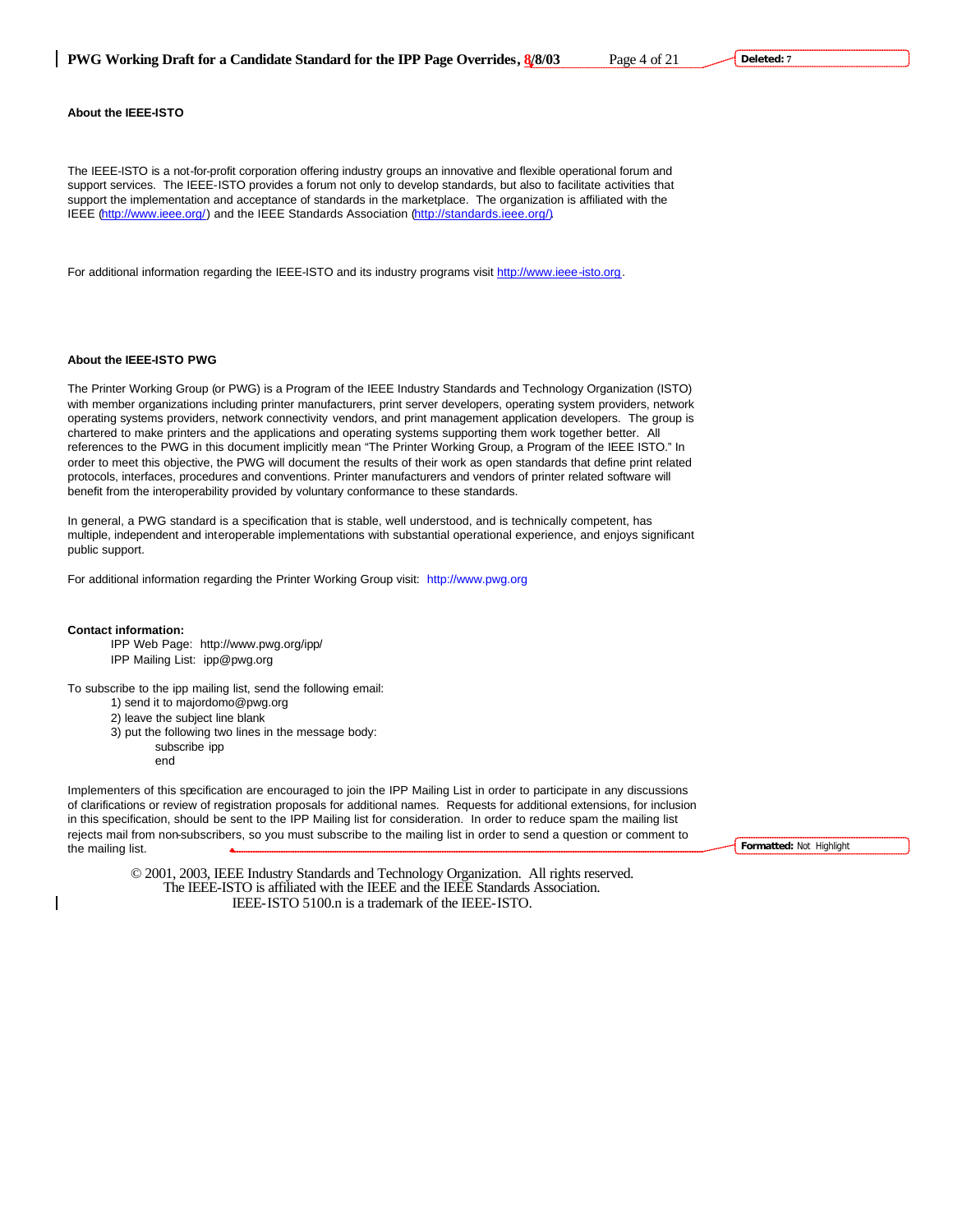# **Table of Contents**

| 1                |                          |
|------------------|--------------------------|
|                  |                          |
| 2<br>2.1         |                          |
| 2.2              |                          |
| 2.2.1            |                          |
| 2.2.2            | Deleted: 7               |
| 2.2.3            | Deleted: 7               |
| 2.2.4            | Deleted: 7               |
| 2.2.5            |                          |
| 2.2.6            | Deleted: 7               |
| 3                |                          |
| 3.1              |                          |
|                  | Deleted: 8               |
| 4                |                          |
| 4.1              |                          |
| 4.1.1            | Deleted: 10              |
| 4.1.2            | Deleted: 10              |
| 4.1.3            | Deleted: 10              |
| 4.1.4            |                          |
| 4.1.5<br>4.1.6   | Deleted: 11              |
| 4.1.7            | Deleted: 11              |
|                  | Deleted: 13              |
| 5                | Deleted: 14              |
| 5.1              | Deleted: 14              |
| 6                | Deleted: 14              |
| 6.1              | Deleted: 14              |
| 6.1.1            | Deleted: 14              |
| 6.2              | Deleted: 15              |
| 6.2.1            | Deleted: 15              |
| $\overline{7}$   | Deleted: 15              |
| 7.1              | Deleted: 16              |
| 7.2              | Deleted: 16              |
| 8                | Deleted: 16              |
| 8.1              | Deleted: 17              |
| 9                | Deleted: 17              |
|                  | Deleted: 17              |
| 10               | Deleted: 17              |
| 11               | Deleted: 17              |
|                  | Deleted: 18              |
| 12 <sup>12</sup> | Formatted: Not Highlight |

© 2001, 2003, IEEE Industry Standards and Technology Organization. All rights reserved.<br>The IEEE-ISTO is affiliated with the IEEE and the IEEE Standards Association. IEEE-ISTO 5100.n is a trademark of the IEEE-ISTO.

 $\overline{\phantom{a}}$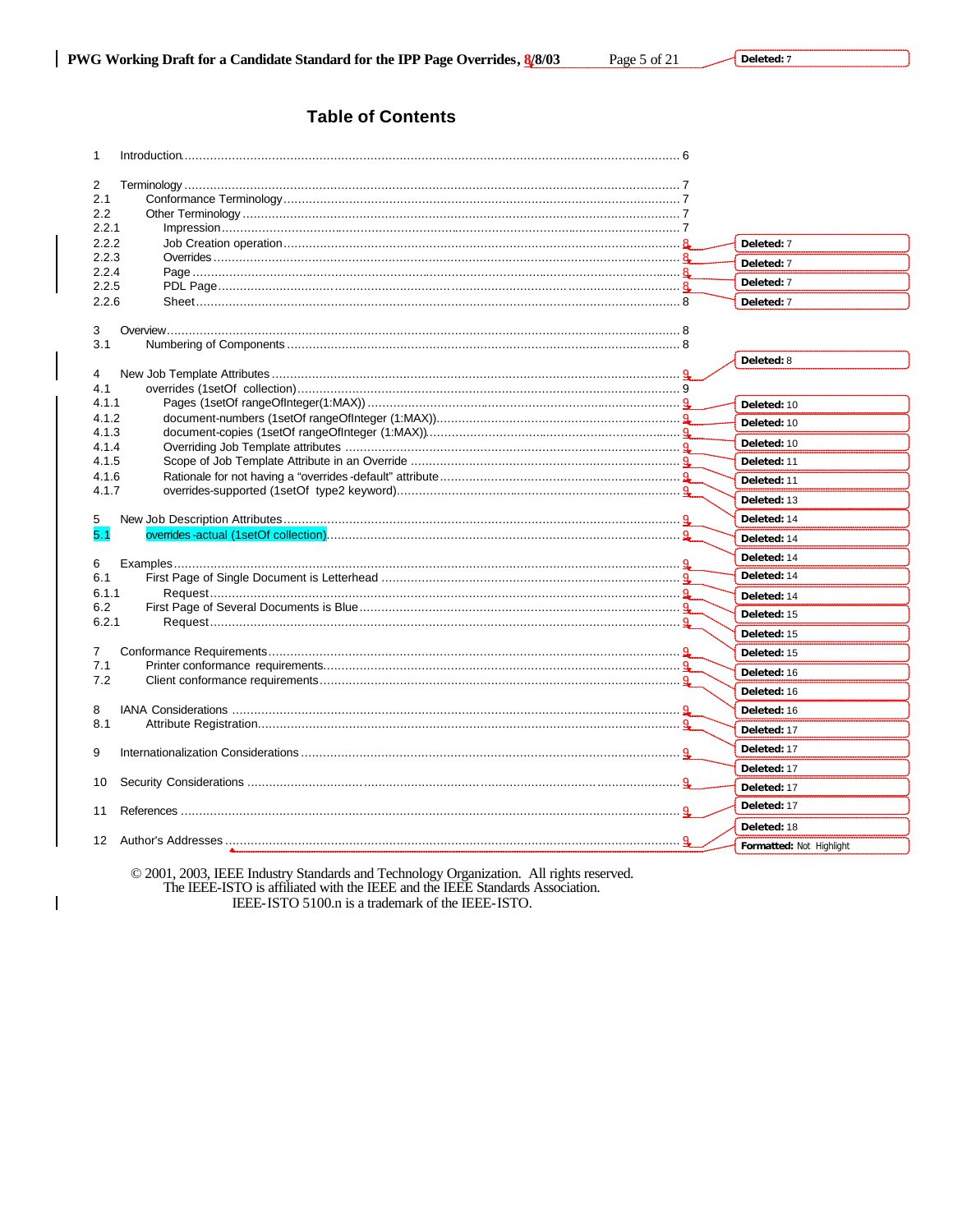**PWG Working Draft for a Candidate Standard for the IPP Page Overrides, 8/8/03** Page 6 of 21

**Deleted: 7**

**Deleted:** 12

| 13              | Deleted: 19 |
|-----------------|-------------|
| 14              | Deleted: 20 |
|                 |             |
| Table of Tables |             |
|                 | Deleted: 10 |

# **1 Introduction**

The Internet Printing Protocol (IPP) is an application level protocol for distributed printing using Internet tools and technologies. IPP version 1.1 (IPP/1.1) requires that each attribute value be the same for all pages within a document within a job. This document defines OPTIONAL extensions to the IPP/1.1 model which relax this restriction and allow pages to have attributes that are Overrides. For example, with this extension, page 1 of a Document could have a different media or different value of "sides" from the other pages in the document. Another example is that the  $1<sup>st</sup>$  copy of the Document could be printed single-sided on transparency and the remaining copies printed 4-up two-sided and stapled. Page Overrides always apply to pages within a document without regard to the "multiple-documents-handling" attribute.

This extension supports page Overrides by adding a new Job Template attribute: "overrides" (1setOf collection). Each 'collection' value for "overrides" contains:

- ? A MANDATORY member attribute that identifies the overridden pages, namely "pages".
- ? A MANDATORY member attribute that identifies the documents containing the overridden pages, namely "document-numbers". This attribute MUST be supplied if the Override is specified as a Job Template attribute and the Overrides apply only to specific Documents. If this member attribute is not supplied, the Override applies to all Documents in the Job.
- ? An OPTIONAL member attribute that identifies the document copies of the specified documents, namely "document-copies". If this member attribute is absent, the Overrides apply to all document copies.
- ? One or more MANDATORY Job Template attributes that are Overrides for the identified pages, e.g. "sides" or "media".

This specification is a proposal for an extension to IPP/1.0 and IPP/1.1. This specification when approved as a Candidate Standard will obsolete "Override Attributes for Documents and Pages" specification [PWG5100.4-2001]. This specification provides Overrides at the page level. The "overrides" Job Template attribute defined in this specification obsoletes the "page-overrides" Job Template attribute in [PWG5100.4-2001]. Other specifications outside the scope of this specification provide the remaining features from [PWG5100.4-2001] such as "document-overrides", "pages-persubset", and "job-warnings-count". See Appendix 1 Changes from IEEE ISTO 5100.4-2001 for details.

**Formatted:** Not Highlight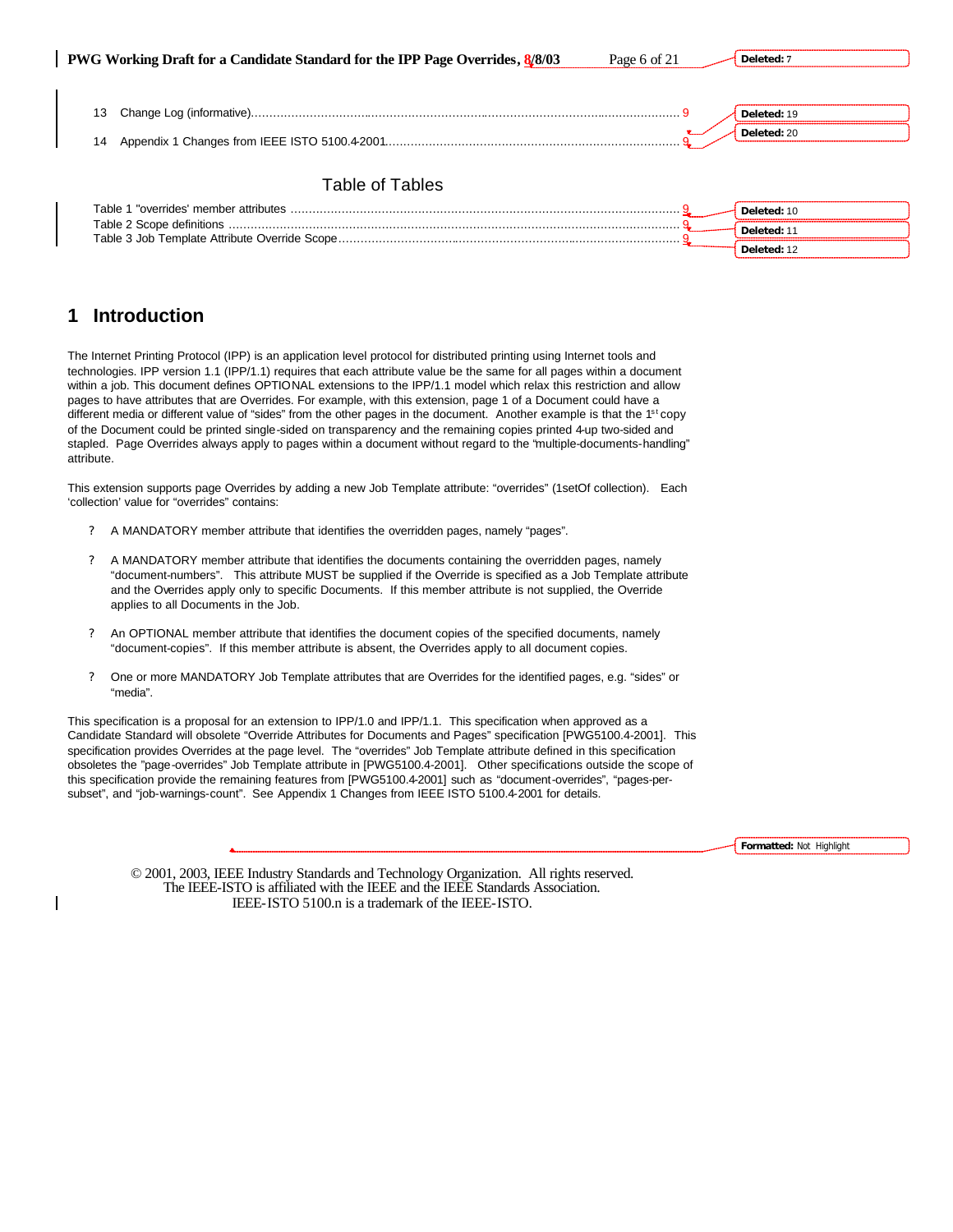# **2 Terminology**

This section defines the following additional terms that are used throughout this document :

## **2.1 Conformance Terminology**

Capitalized terms, such as **MUST, MUST NOT, REQUIRED, SHOULD, SHOULD NOT, MAY,** and **OPTIONAL**, have special meaning relating to conformance as defined in RFC 2119 [rfc2119]. If an implementation supports the extension defined in this document, then these terms apply; otherwise, they do not. These terms define conformance to *this document (and [rfc2911]) only*; they do not affect conformance to other documents, unless explicitly stated otherwise. For example, the term REQUIRED in this document means "REQUIRED if this OPTIONAL Override specification is implemented"*.*

The term **CONDITIONALLY REQUIRED** means that the Printer **MUST** support the feature, if the specified condition is true. The term **CMUST** means **MUST** if the specified "condition" is true.

## **2.2 Other Terminology**

This document uses the same terminology as [rfc2911], such as "**client**", "**Printer**" 1 , "**attribute**", "**attribute value**", "**keyword**", "**Job Template attribute**", "**Operation attribute**", "**operation**", "**request** ", "**response** ", and "**support**" with the same meaning. In addition, the following terms are defined for use in this document:

# **2.2.1 Cell**

The term "Cell" used throughout this document is a synonym for Finished-Page-Image Cell.

## **2.2.2 Finished Page**

One side of a sheet in a Finished Document, i.e., one side of a sheet as perceived by a person *after* any cutting, folding, and/or booklet making. The lay term is 'page'.

## **2.2.3 Finished-Page Image**

The single image on a Finished Page, i.e. all the marks imaged on a Finished Page.

# **2.2.4 Finished-Page-Image Cell**

The region on the surface (i.e. side) of a sheet where the Finished-Page Image is

Placed . When imposition is not applied, the Finished-Page-Image Cell coincides with the entire surface of one side of the sheet. When imposition<sup>2</sup> is applied, a) the sheet is partitioned into multiple non-overlapping Finished-Page-Image Cells, typically in a rectangular grid, and b) the area near the edges of the sh not belong to any Finished-Page-Image Cell.[PWG5100.3]

# **2.2.5 Impression**

 $\overline{a}$ 

An "impression" is the image (possibly many PDL pages in different configurations) imposed onto a media sheet. This definition is a clarification of the definition for impression in [rfc2911].

<sup>1</sup> [rfc2911] uses the terms "Printer object" and "Printer" interchangeably to mean the same thing. For simplicity, this document uses the term "Printer" exclusively, except for definitions copied directly from [rfc2911]. intent is as in [rfc2911]: a Printer is an object that MAY be hosted in the device or in a server as in <sup>2</sup> The "number-up" attribute is NOT imposition.

|                                         | Formatted: Highlight                                                                                                  |
|-----------------------------------------|-----------------------------------------------------------------------------------------------------------------------|
|                                         | Formatted: Bullets and Numbering                                                                                      |
|                                         |                                                                                                                       |
|                                         | Formatted: Heading 3, Adjust space<br>between Latin and Asian text, Adjust<br>space between Asian text and<br>numbers |
|                                         | Formatted: Adjust space between<br>Latin and Asian text, Adjust space<br>between Asian text and numbers               |
|                                         | Formatted: Heading 3, Adjust space<br>between Latin and Asian text, Adjust<br>space between Asian text and<br>numbers |
| face of                                 | Formatted: Adjust space between<br>Latin and Asian text, Adjust space<br>between Asian text and numbers               |
| lapping<br>eet may                      | Formatted: Heading 3, Adjust space<br>between Latin and Asian text, Adjust<br>space between Asian text and<br>numbers |
| a single side of a                      | Formatted: Adjust space between<br>Latin and Asian text, Adjust space<br>between Asian text and numbers               |
|                                         | Formatted: Highlight                                                                                                  |
|                                         | Formatted: Highlight                                                                                                  |
| or simplicity, this<br>Nonetheless, the | Formatted: Highlight                                                                                                  |
| [rfc2911].                              | Formatted: Bullets and Numbering                                                                                      |
|                                         | Formatted: Not Highlight                                                                                              |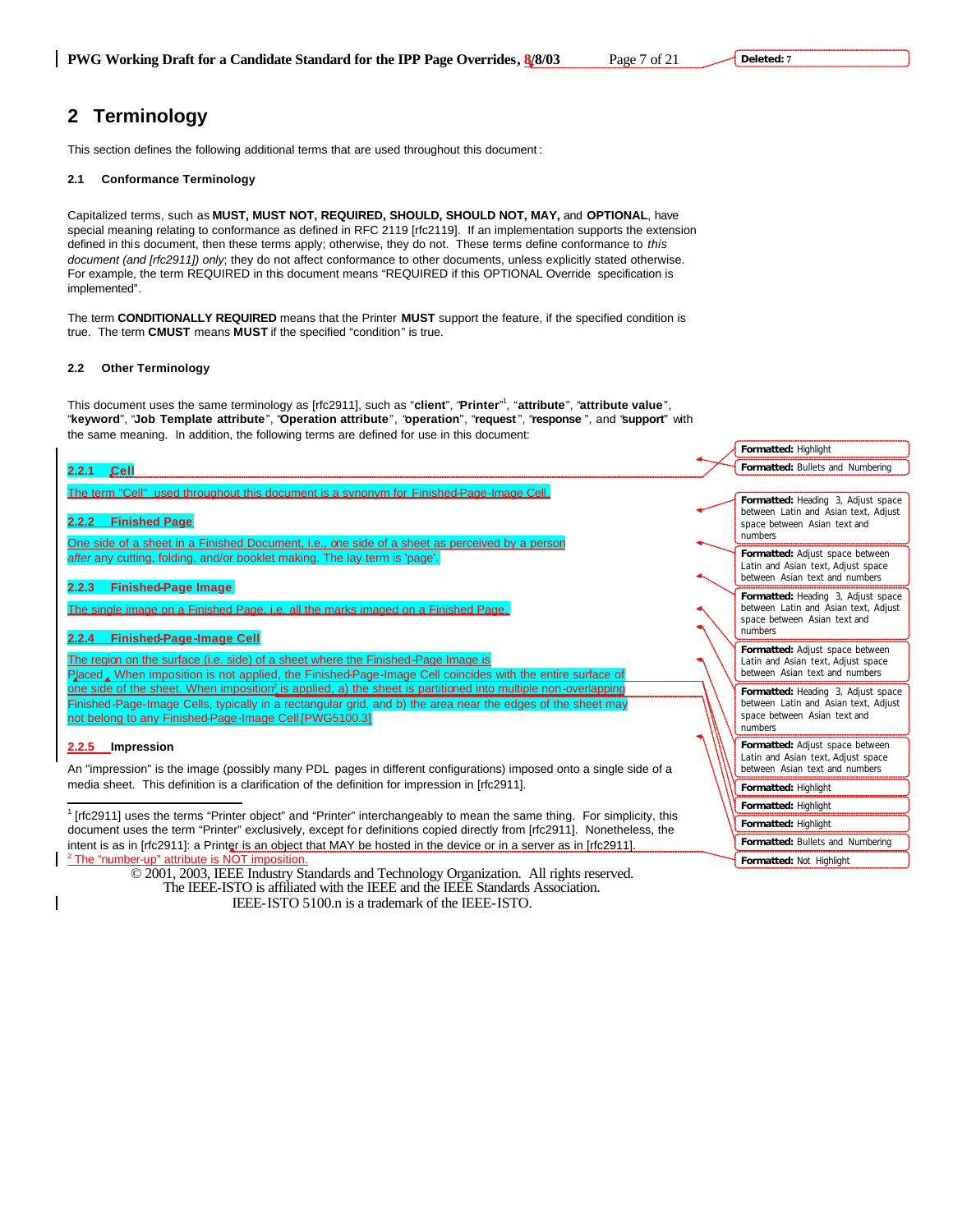|  |  |  |  | <b>PWG Working Draft for a Candidate Standard for the IPP Page Overrides, 8/8/03</b> |  |
|--|--|--|--|--------------------------------------------------------------------------------------|--|
|  |  |  |  |                                                                                      |  |

**2.2.6 Job Creation operation**

Operations that create Job objects, specifically: Print-Job, Print-URI, and Create-Job as defined in [rfc2911].

## **2.2.7 Overrides**

In IPP/1.1, each attribute value is the same for the entire Job. When an attribute is an "Overrides" attribute, it is different for identified pages. Pages can be identified within a Document or a specific copy of a Document.

### **2.2.8 Page**

The term "Page" used throughout this document is a synonym for PDL page.

# **2.2.9 PDL Page**

A "PDL Page" is a page according to the definition of pages in the language used to express the document data. Note: If the PDL contains multiple original source pages that have been placed on a single page by the client application, then the PDL page count is one. On the other hand, if the client requests that multiple PDL Pages are placed on a single side of media, by supplying "number-up" with a value greater than 1, then the PDL page count will be more than one. [rfc2911] uses the term "print stream page" for PDL Page.

### **2.2.10 Sheet**

A Sheet is the unit of media that a printer puts marks on. It is the most basic unit of output from a printer. A printer may mark on one side or on both sides of a sheet.

# **3 Overview**

 $\overline{a}$ 

In IPP 1.1, all attributes that a client includes with Job Creation operations affect the entire Job in a uniform way. That is, there is no way for one Document in a given Job to be stapled and another drilled. Also, there is no way for the first Sheet of each Document to be on a different media or to have a different value of "sides" from the other Sheets in the Document. In addition, there is no way for one document copy to be printed on paper and another on transparencies. An IPP/1.1 client can specify features, such as finishing, media and sides only at the job level.

The Override Extension defined in this document allows some pages to be affected by attribute values that are Overrides to those specified for the Job as a whole. For example, the first page of a Document has a different media from the rest.

## **3.1 Numbering of Components**

The Override Extension defines a system for numbering of components.

Each Page in a Document is numbered sequentially, starting at 1 for the first Page. If a Job has several Documents, the first Page of each Document has the number 1. The Page number is unaffected by the "multiple-document-handling" Job Template Attribute.<sup>3</sup>

<sup>3</sup> Rationale: The primary reason for ignoring "multi-document-handling" in numbering Pages for Overrides is simplicity. From a usability standpoint it is cleaner to present the Page number within a Document than to determine the current rule for numbering Pages across the Job and then keep the counts of the previous Document's Pages so the correct Page can be specified.

> © 2001, 2003, IEEE Industry Standards and Technology Organization. All rights reserved. The IEEE-ISTO is affiliated with the IEEE and the IEEE Standards Association. IEEE-ISTO 5100.n is a trademark of the IEEE-ISTO.

**Formatted:** Bullets and Numbering **Formatted:** Bullets and Numbering

**Formatted:** Bullets and Numbering

**Formatted:** Bullets and Numbering

**Deleted: 7**

**Formatted:** Bullets and Numbering

**Formatted:** Not Highlight

Page 8 of 21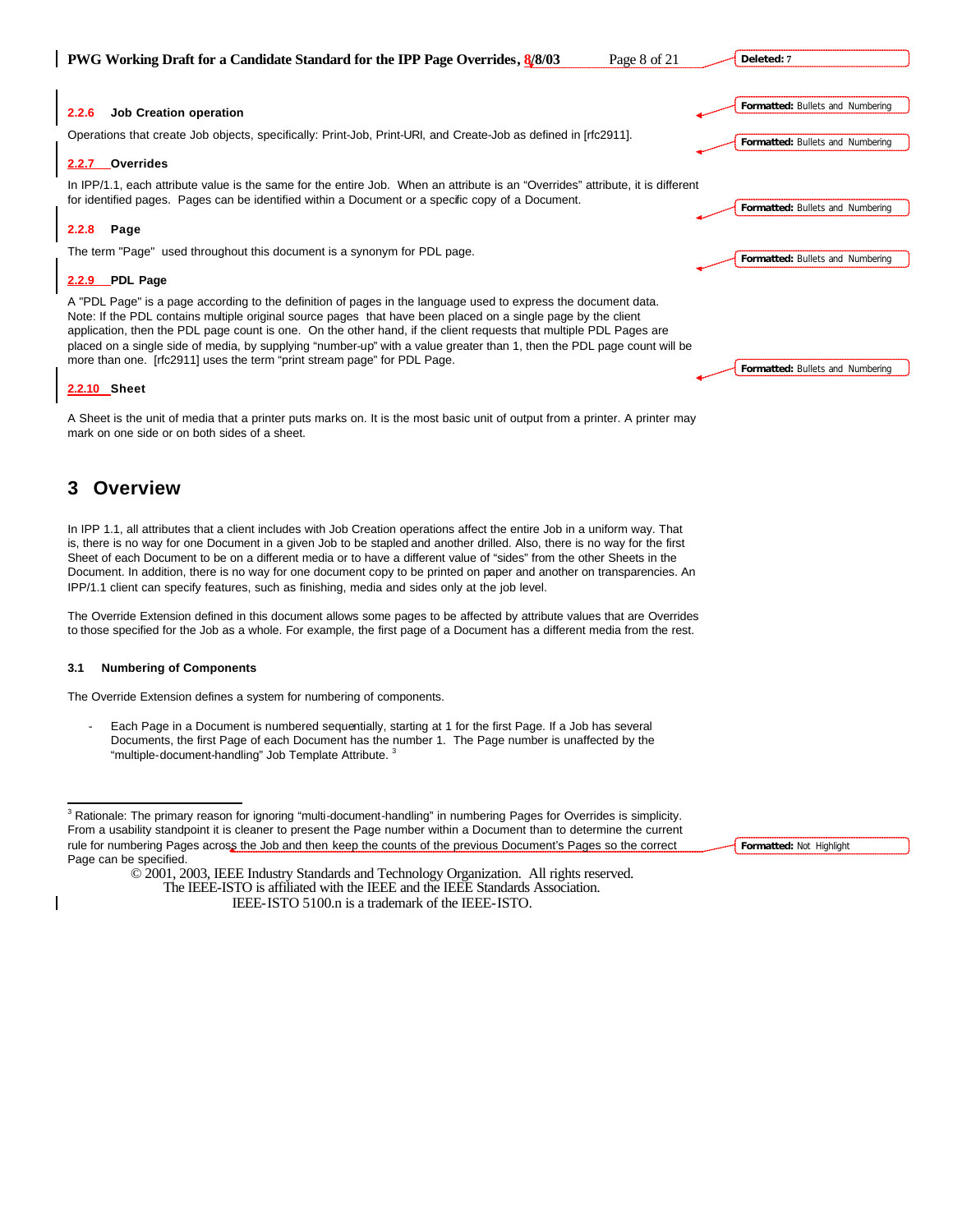- The Documents are numbered as if the value of "copies" were 1, i.e. if a Document produces multiple copies, each copy of the Document has the same document number.
- Each copy of a Document has a number. The first copy of each Document has the number 1, and each subsequent copy has a number that is one higher than the previous copy.
- Each Document has a number. The single Document that a client sends with Print-Job or Print-URI and the first Document that a client sends with Send-Document or Send-URI has the number 1. Each subsequent Document that a client sends has a number that is one higher than the previous.

# **4 New Job Template Attributes**

The Override Extension adds a new Job Template attribute: "overrides". The "overrides" attribute supercedes the "pageoverrides" attribute from PWG5100.4

| Job Template<br>Attribute | Printer: Default Value<br>Attribute | Printer: Supported<br>Values Attribute |  |
|---------------------------|-------------------------------------|----------------------------------------|--|
|                           |                                     |                                        |  |
| overrides                 | none                                | overrides-                             |  |
|                           |                                     | supported                              |  |
| (1setOf collection)       |                                     | (lsetOf type2 keyword)                 |  |
|                           |                                     |                                        |  |

### **4.1 overrides (1setOf collection)**

This Job Template attribute contains Job Template attributes that are associated with Pages and that are treated as page Overrides. Such attributes are called "overrides" attributes. The remainder of this section describes features that an implementation MUST support or MAY support if an implementation supports this attribute.

If this attribute is present in a Job, there are Page Overrides. If it is present, the value consists of one or more 'collection' values, where each 'collection' value identifies one or more Pages and contains one or more Job Template attributes which act as Overrides to the corresponding Job Template attribute(s) for the specified Page(s) in the Job. Page Overrides are specified by including the "overrides" attribute in the Job Template attributes group in a Print-Job, Print-Uri, Validate-Job, Create-Job or Set-Job-Attributes operation.

The first member attribute of the "overrides" collection MUST be the "pages" attribute. This identifies the pages to which the Override applies. The identified pages need not be contiguous.

If the Override applies only to specific Documents, the next member attribute MUST be the "document-numbers" attribute, which specifies the Documents to which the Override applies. If this attribute is not supplied, the Override applies to all Documents in the Job.

If the Override applies only to specific copies of the Document, the next member attribute MUST be the "documentcopies" attribute, which specifies the copies of the Document to which the Override applies. If this attribute is not supplied, the Override applies to all copies of the Document.

The remaining member attributes in the 'collection' value MUST be one or more Job Template attributes that are Overrides for the specified pages.

> © 2001, 2003, IEEE Industry Standards and Technology Organization. All rights reserved. The IEEE-ISTO is affiliated with the IEEE and the IEEE Standards Association. IEEE-ISTO 5100.n is a trademark of the IEEE-ISTO.

**Formatted:** Not Highlight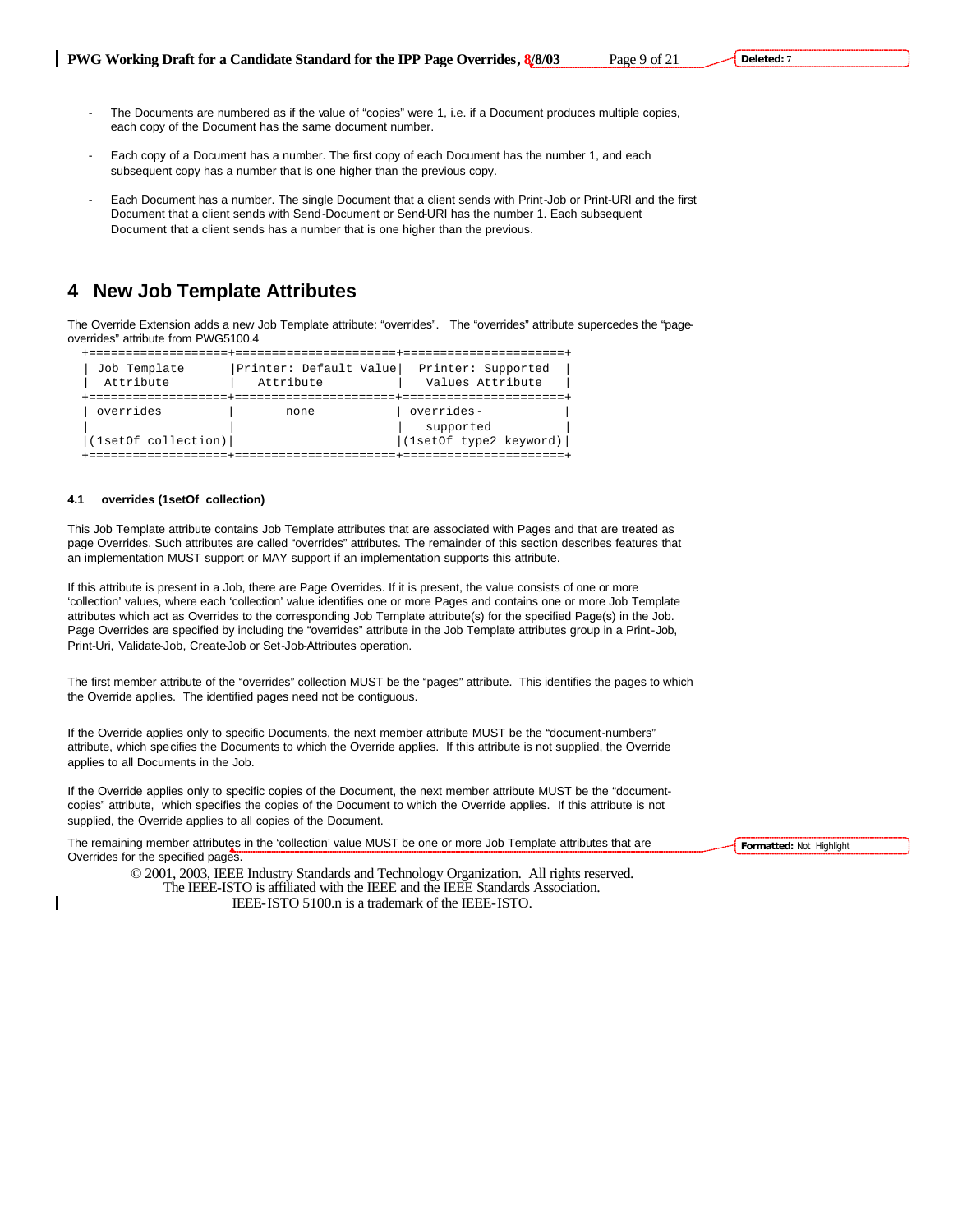If the "pages", "document-copies", and "document -numbers", identify pages that either don't exist or are within nonexistent Document-Copies or Documents, the Printer MUST silently ignore them. The Printer MUST apply Overrides to the pages that do exist .

If a client supplies a member attribute in some position other than its required position (e.g. "pages" MUST be first), a Printer MUST reject the request with status-code 'client-error-bad-request'.

For each member attribute in the collection (i.e. "pages", "document-copies" and "document -numbers") the client MUST NOT specify values that contain overlapping ranges . Furthermore the ranges MUST be in ascending order. If there are multiple "overrides" in the collection the client MUST NOT specify "overrides" with overlapping documents (i.e. overlapping "document-numbers"). The "overrides" in the set MUST be in ascending order based on the "documentnumbers" member attribute value. If a request is received by the Printer that does not meet these requirements, the Printer MUST reject the request with status-code 'client-error-bad-request'.

When a client receives this attribute in a Get-Jobs or Get-Job-Attributes response, the value MUST contain the same 'collection' values received in Job-Submission operations, except for those 'collection' values the Printer returned in the Unsupported Attributes group.

To allow the specification of the last page, copy or document, the MAX integer value (2147483647) is used. To allow the specification of the page, copy or document before the last, a special value of MAX-1(2147483646) is used. No other special values are defined.

|  | Table 1 "overrides' member attributes |  |  |
|--|---------------------------------------|--|--|
|--|---------------------------------------|--|--|

| Attribute name             | Syntax                     | In request | <b>Printer Support</b> |
|----------------------------|----------------------------|------------|------------------------|
| pages                      | 1setOf rangeOfInteger(MAX) | MUST       | MUST                   |
| document-numbers           | 1setOf rangeOfInteger(MAX) | MAY        | MUST                   |
| document-copies            | 1setOf rangeOfInteger(MAX) | MAY        | MAY                    |
| Any Job Template attribute |                            | MAY        | See section 4.1.4      |

The following sections describe each member attribute in the above table.

## **4.1.1 Pages (1setOf rangeOfInteger(1:MAX))**

This attribute identifies one or more pages by specifying one or more ranges of numbers (see section 3.1 for the rules on associating a number with each page). The "1setOf" allows noncontiguous pages. The Overrides apply to the identified pages within the Documents specified.

If the "page-ranges" attribute is associated with a Document, the pages identified by this attribute are the same as when "page-ranges" is not present. However, this attribute may identify pages that are deselected for printing by the "page-ranges" attribute. For example, if the value of "page-ranges" is "5:10" and this attribute identifies pages "3:6", this attribute identifies two pages (3 and 4) that are not printed and two that are (5 and 6).

If a Printer supports the "overrides" attribute, it MUST support this attribute. A client MUST supply this attribute in each 'collection' value of the "overrides" attribute and it MUST be the first attribute of each 'collection' value.

## **4.1.2 document-numbers (1setOf rangeOfInteger (1:MAX))**

This attribute identifies one or more Documents by specifying one or more ranges of numbers. The Overrides apply to the pages within the Documents specified.

**Formatted:** Not Highlight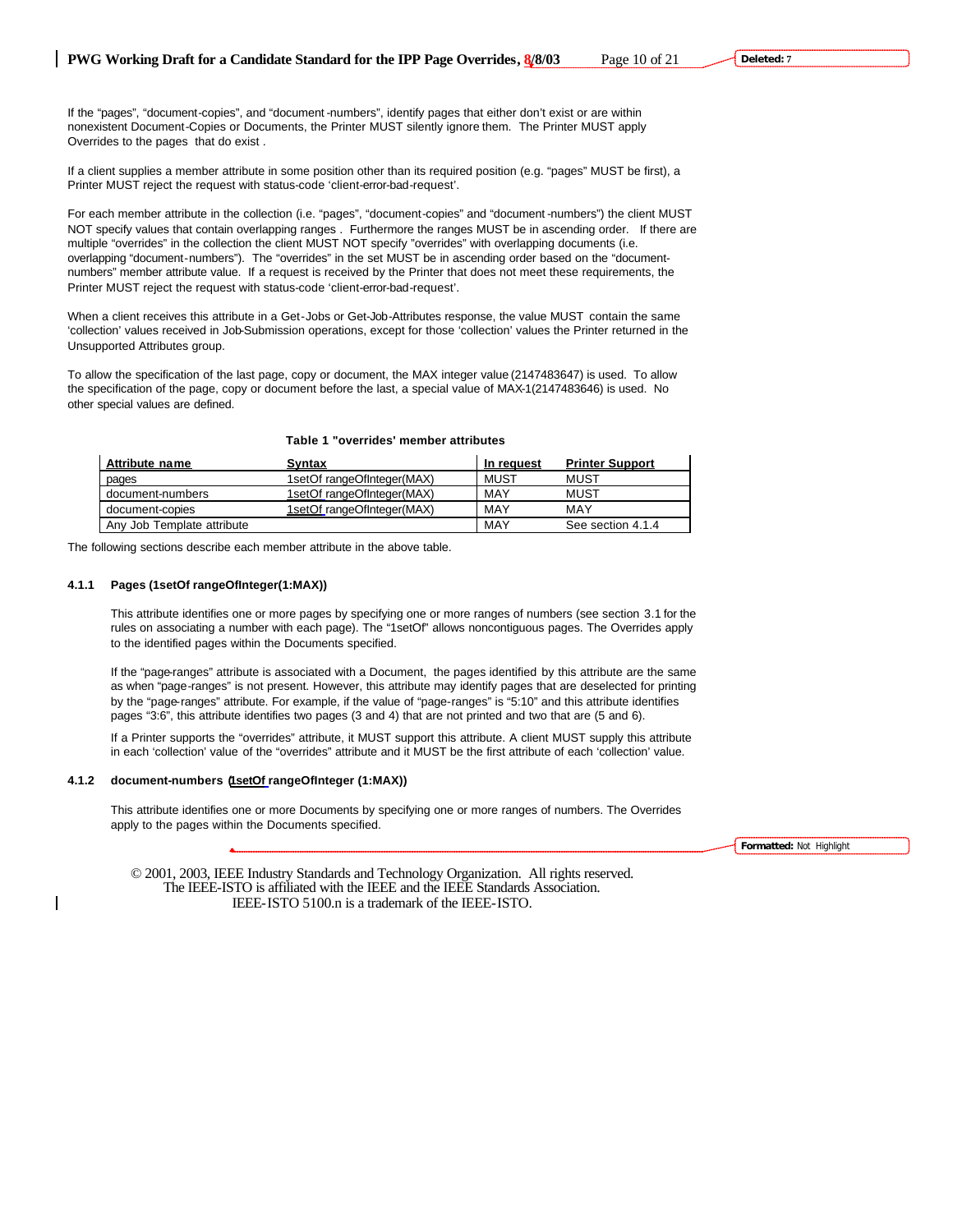A Printer MUST support this attribute. A client MAY supply this attribute in each 'collection' value. If supplied, it MUST be the second attribute of each 'collection' value.

# **4.1.3 document-copies (1setOf rangeOfInteger (1:MAX))**

This attribute identifies one or more Document-Copies by specifying one or more ranges of numbers. The Overrides apply to the pages within the identified Documents-Copies within the Documents specified. For example, 10 copies are duplex printed on letter paper with a staple, while one copy is simplex printed on transparencies without a staple.

If an attribute can affect a Document, it can affect particular Document-Copies. If an attribute can affect Sheets, it can affect Sheets of particular Document-Copies.

A Printer MAY support this attribute. A client MAY supply this attribute in each 'collection' value. It MUST be the third attribute of each 'collection' value if the client supplied "document-numbers'; otherwise it MUST be second.

## **4.1.4 Overriding Job Template attributes**

These attributes have the same meaning as in IPP/1.1. The Printer MUST support only Job Template attributes with a scope of Pages, Impressions or Sheets (see section 4.1.5). The Printer MUST list Job Template attributes that the Printer supports for Override in the Printer's "overrides -supported" attribute.

All overriding Job Template attributes follow the same rules as ordinary Job Template attributes not specified in an Override and interact with "ipp-attribute-fidelity" as specified in [rfc2911]. Therefore if "ipp-attribute-fidelity" is 'false', the Printer MUST accept the request (assuming no other problems are found with the request) and any overriding Job Template attributes not supported by the Printer MUST be returned in "unsupported-attributes". If "ipp-attribute-fidelity" is 'true', then the Printer MUST reject the request and the unsupported Job Template attributes MUST be returned in "unsupported-attributes".

The client MUST include at least one attribute to be overridden. A request with "overrides" that does not have any overriding Job Template attributes MUST be rejected with a 'client-error-bad-request' status code.

# **4.1.5 Scope of Job Template Attribute in an Override**

 $\overline{a}$ 

| when the Job Template attribute is applied as part of an Override. A Scope is the smallest entity to which a<br>Job Template attribute applies. The order of Scopes from largest to smallest is: a Job contains one or more | <b>Formatted: Highlight</b> |
|-----------------------------------------------------------------------------------------------------------------------------------------------------------------------------------------------------------------------------|-----------------------------|
|                                                                                                                                                                                                                             |                             |
|                                                                                                                                                                                                                             |                             |
| Documents that are printed on one or more Sheets that have up to two Impressions containing one or more                                                                                                                     | Formatted: Highlight        |
| Cells <sup>4</sup> containing one or more Pages. For a Printer to support a Job Template attribute in an Override, it MUST                                                                                                  |                             |
| support the Job Template at the specified Scope. Implementations MAY apply the Job Template attribute at a                                                                                                                  | Formatted: Highlight        |
| smaller scope (e.g. Page instead of Impression).                                                                                                                                                                            |                             |

Job Template attributes with a scope of Job or Document SHOULD NOT be part of an Override. They are meaningless in a Override that is specified with a range of Pages in a Document.

<sup>4</sup> If impositions are not applied to the page, then a Cell is equivalent to an Impression. (i.e. an Impression contains one Cell)

© 2001, 2003, IEEE Industry Standards and Technology Organization. All rights reserved. The IEEE-ISTO is affiliated with the IEEE and the IEEE Standards Association. IEEE-ISTO 5100.n is a trademark of the IEEE-ISTO.

**Formatted:** Not Highlight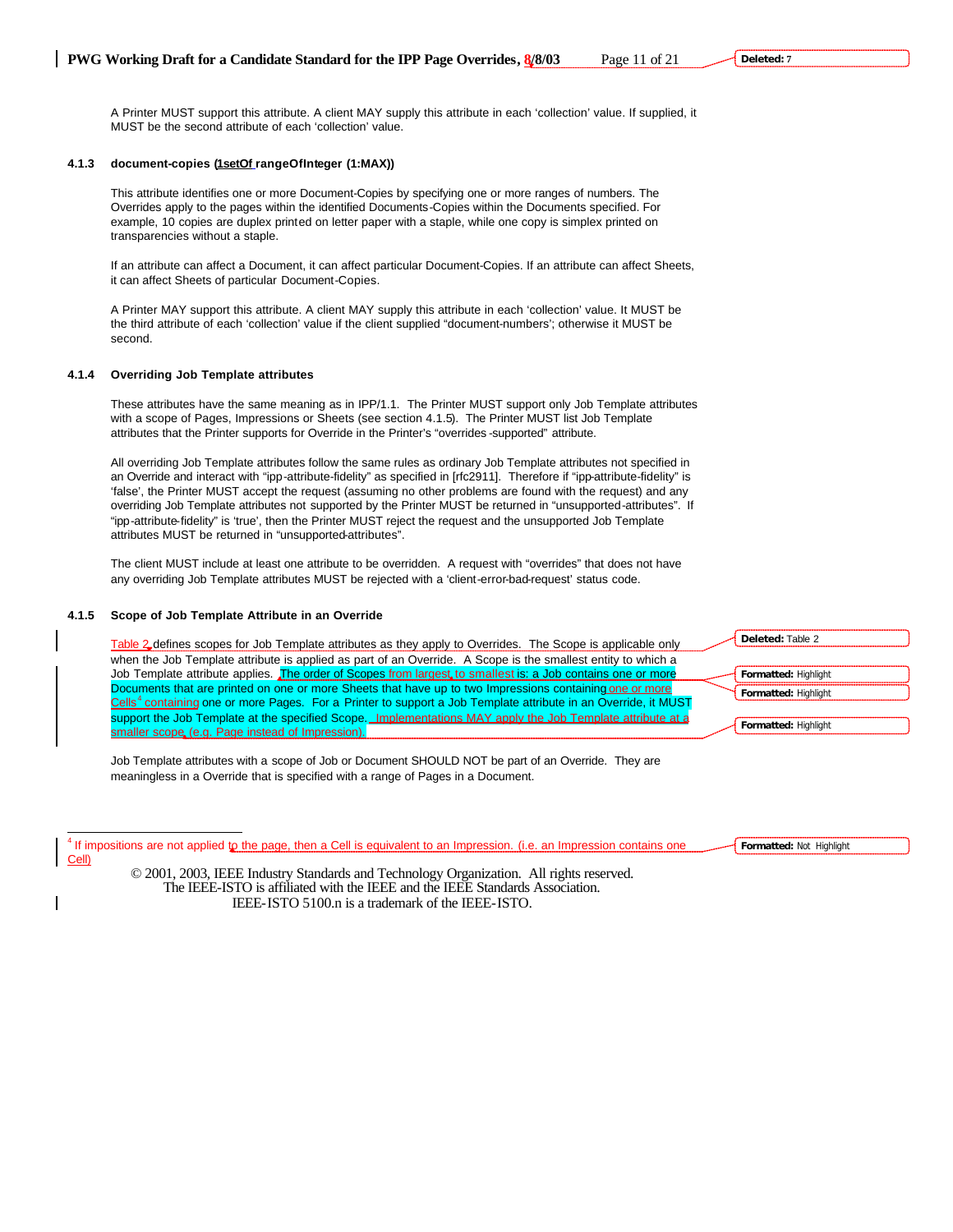Included in the definitions are the rules for handling a change in the Job Template attribute value on Override boundaries. An Override boundary occurs when two contiguous Pages are in separate Overrides or two contiguous Pages have one Page in an Override and the other is not. When an Override boundary is reached and the value of the Job Template attribute does not change, the Printer MUST place the next Page on the Impression or Sheet without the transition move dictated in Table 2. For example: A Document is being printed with "number-up" set to '4' and "sides" set to 'two-sided-long-edge' and an Override is set for page 4 with "number-up" of '1'. Pages 1 to 3 will be printed on the first impression (i.e. first side of sheet 1). The Job Template attribute value change at the transition only affects Impressions (i.e. "number-up" from '4' to '1') so the next Page is printed on a new Impression (i.e. second side of the first sheet). Since the Job Template attribute affecting Sheets did not change, the fourth Page is not printed on a new Sheet (i.e. first side of the second Sheet).

#### **Table 2 Scope definitions**

| Override scope | Definition                                                                                                                                                                                                                                                                                                                                                                                                                                                                                      |  |
|----------------|-------------------------------------------------------------------------------------------------------------------------------------------------------------------------------------------------------------------------------------------------------------------------------------------------------------------------------------------------------------------------------------------------------------------------------------------------------------------------------------------------|--|
| Job            | Job Template Attributes that operate on whole Jobs, such as "job-priority", "job-hold-until", and<br>"multiple-document-handling", are meaningless as page overrides. The Client SHOULD NOT<br>supply these attributes in "overrides".                                                                                                                                                                                                                                                          |  |
| Document       | Job Template Attributes that operate on whole Documents, such as "copies", are meaningless<br>as page overrides. These attributes SHOULD NOT be included in "overrides".                                                                                                                                                                                                                                                                                                                        |  |
| Sheet          | Job Template Attributes that operate on whole Sheets, such as "media" and "finishings", are<br>appropriate as Overrides. These attributes MAY be included in "overrides". When a Sheet<br>attribute changes value at an Override boundary, this forces the Printer to move on to the first<br>side of a new sheet.                                                                                                                                                                              |  |
| Impression     | Job Template Attributes that operate on whole Impressions, such as "imposition-template" or<br>"print-quality", are appropriate as Overrides. These attributes MAY be included in "overrides".<br><u>When an Impression attribute changes value at an Override boundary, this forces the Printer to</u><br>move on to the next Impression—that is, the next side.                                                                                                                               |  |
| Cell           | Job Template Attributes that operate on whole Cell, such as "number-up" or "x-side1-image-<br>shift", are appropriate as Overrides. These attributes MAY be included in "overrides". When<br>an Cell attribute changes value at an Override boundary, this forces the Printer to move on to<br>the next Cell on the impression. If impositions are not in effect there is only one Cell per<br>impression. Therefore a change at an Override boundary would require moving to the next<br>side. |  |
| Page           | Job Template Attributes that operate on whole Pages, such as "orientation-requested", are<br>appropriate as Overrides. These attributes MAY be included in "overrides". Job Template<br>Attributes that operate on Pages do not affect the location of the page image in the Cell (or<br>Impression if impositions are not being applied).                                                                                                                                                      |  |

Table 3 below shows the Scope for the Job Template attributes. As indicated above, Job Template attributes with a Scope of Job or Document are not applicable to Overrides. The "Override Scope" column contains 'N/A' for these Job Template attributes. Table 2 above indicates the appropriate behavior for when the attribute values change on Override boundaries.

The Job Template attributes "print-quality" and "printer-resolution" have an Override Scope of Impression. To support these attributes in an "override" the Printers MUST implement them at least to the Override Scope of Impression. As with any "override" attribute the Printer MAY implement them with the reduced Override Scope of Page.

> © 2001, 2003, IEEE Industry Standards and Technology Organization. All rights reserved. The IEEE-ISTO is affiliated with the IEEE and the IEEE Standards Association. IEEE-ISTO 5100.n is a trademark of the IEEE-ISTO.

**Deleted:** Table 2

| Formatted: Highlight                                                                                                                                                                                                                                                                                                                               |
|----------------------------------------------------------------------------------------------------------------------------------------------------------------------------------------------------------------------------------------------------------------------------------------------------------------------------------------------------|
| Deleted: Impression<br>[1]<br>I.                                                                                                                                                                                                                                                                                                                   |
| Deleted: or "print-quality"                                                                                                                                                                                                                                                                                                                        |
| Deleted: <mark>o</mark>                                                                                                                                                                                                                                                                                                                            |
| Deleted: sheet                                                                                                                                                                                                                                                                                                                                     |
| Deleted: Table 3                                                                                                                                                                                                                                                                                                                                   |
| Deleted: Table 2                                                                                                                                                                                                                                                                                                                                   |
| Deleted: Most Impression level<br>attributes are by definition applied<br>after the "number -up". This includes<br>any imposition (e.g. "imposition-<br>template") as well as those that<br>adjust the position of the entire<br>impression on the media (e.g. "x-<br>image-shift") .These attributes MUST<br>be at the Impression Override Scope. |
| Deleted: with                                                                                                                                                                                                                                                                                                                                      |
|                                                                                                                                                                                                                                                                                                                                                    |
| Formatted: Highlight                                                                                                                                                                                                                                                                                                                               |
| Formatted: Highlight                                                                                                                                                                                                                                                                                                                               |
| Deleted: that may be applied after<br>the "number-up" and "presentation-<br>direction-number-up". These<br>attributes are "print-quality" and<br>"printer-resolution"                                                                                                                                                                              |
| Formatted: Highlight                                                                                                                                                                                                                                                                                                                               |
| Formatted: Highlight                                                                                                                                                                                                                                                                                                                               |
| Deleted: and                                                                                                                                                                                                                                                                                                                                       |
| Formatted: Highlight                                                                                                                                                                                                                                                                                                                               |
| Formatted: Highlight                                                                                                                                                                                                                                                                                                                               |
| Formatted: Font: Not Bold, Highlight                                                                                                                                                                                                                                                                                                               |
| Formatted: Highlight                                                                                                                                                                                                                                                                                                                               |
| Formatted: Highlight                                                                                                                                                                                                                                                                                                                               |
| Formatted: Highlight                                                                                                                                                                                                                                                                                                                               |

**Formatted:** Not Highlight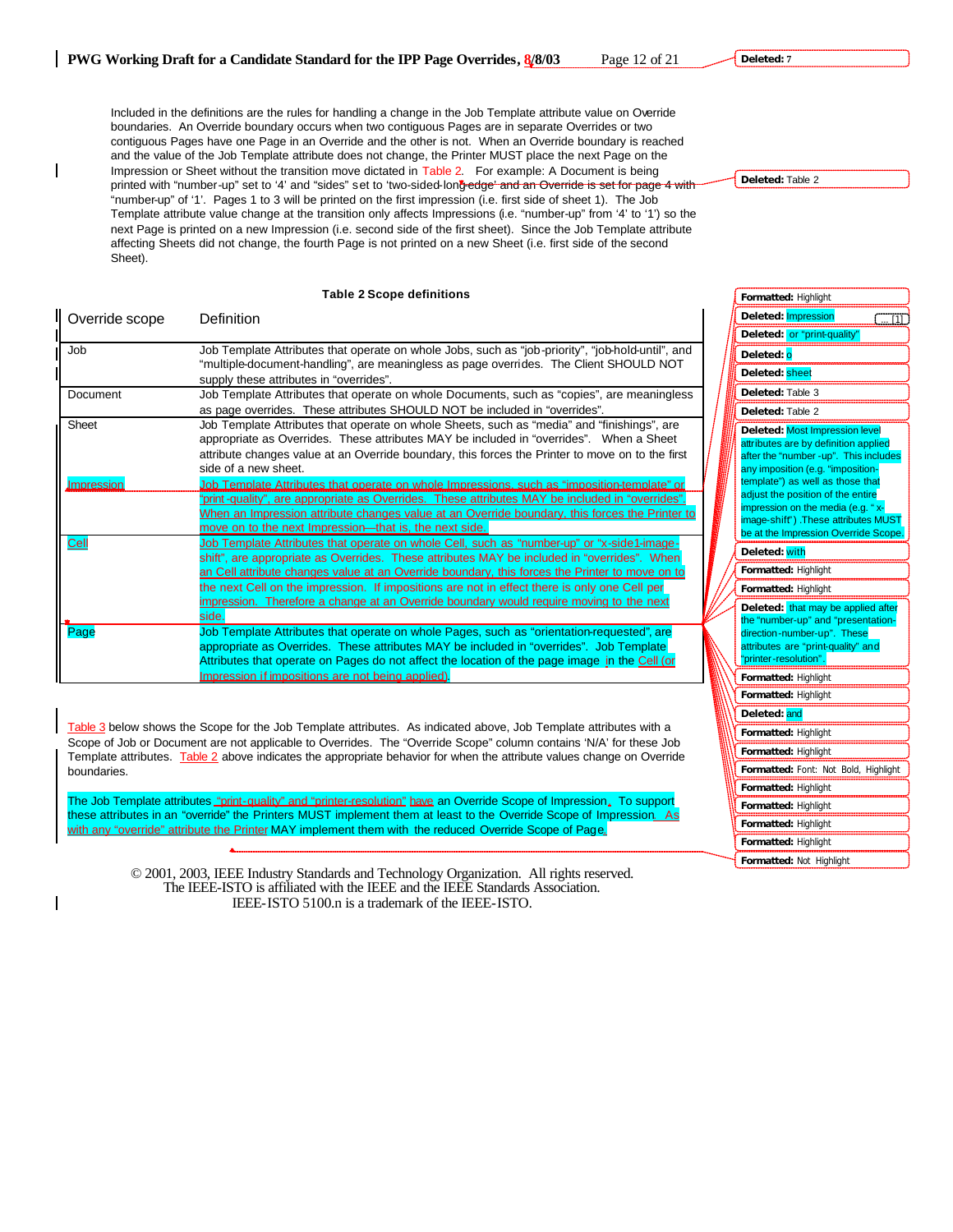$\overline{\phantom{a}}$ 

 $\overline{\phantom{a}}$ 

 $\mathsf I$ 

|                                        |                   | Table 3 Job Template Attribute Override Scope |                                         |                          |
|----------------------------------------|-------------------|-----------------------------------------------|-----------------------------------------|--------------------------|
| Job Template attribute                 | Override          | <b>Attribute Syntax</b>                       | Reference                               |                          |
|                                        | Scope             |                                               |                                         |                          |
| copies                                 | N/A               | integer(1:MAX)                                | [rfc2911] §4.2.5                        |                          |
| cover-back                             | N/A               | collection                                    | [pwg5100.3] §3.1                        |                          |
| cover-front                            | N/A               | collection                                    | [pwg5100.3] §3.1                        |                          |
| finishings                             | Sheet             | 1setOf type2 enum                             | [rfc2911] §4.2.6                        |                          |
| finishings-col                         | Sheet             | collection                                    | [pwg5100.3] §3.2                        |                          |
| force-front-side                       | Sheet             | 1setOf integer(1:MAX)                         | [pwg5100.3] §3.3                        |                          |
| imposition-template                    | Impression        | type2 keyword   name(MAX)                     | [pwg5100.3] §3.4                        |                          |
| insert-sheet                           | N/A               | 1setOf collection                             | [pwg5100.3] §3.5                        |                          |
| job-account-id                         | N/A               | name(MAX)                                     | [pwg5100.3] §3.6                        |                          |
| job-accounting-sheets                  | N/A               | collection                                    | [pwg5100.3] §3.8                        |                          |
| job-accounting-user-id**               | N/A               | name(MAX)                                     | [pwg5100.3] §3.7                        |                          |
| job-copies                             | N/A               | integer(1:MAX)                                | [jobx] §5.1.                            |                          |
| iob-cover-back                         | N/A               | collection                                    | [jobx] §5.1.                            |                          |
| job-cover-front                        | N/A               | collection                                    | $[jobx]$ §5.1.                          |                          |
| job-error-sheet                        | N/A               | collection                                    | [pwg5100.3] §3.9                        |                          |
| job-finishings                         | N/A               | 1setOf type2 enum                             | $[jobx]$ §5.1.                          |                          |
| job-finishings-col                     | N/A               | collection                                    | $[jobx]$ §5.1.                          |                          |
| job-hold-until                         | N/A               | type3 keyword   name(MAX)                     | [rfc 2911] §4.2.2                       |                          |
| job-message-to-operator                | N/A               | text(MAX)                                     | [pwg5100.3] §3.10                       |                          |
| job-priority                           | N/A               | integer(1:100)                                | [rfc 2911] §4.2.1                       |                          |
| job-sheet-message                      | N/A               | text(MAX)                                     | [pwg5100.3] §3.12                       |                          |
| job-sheets                             | N/A               | type3 keyword   name(MAX)                     | $[rfc 2911]$ §4.2.3                     |                          |
| job-sheetscol                          | N/A               | collection                                    | [pwg5100.3] §3.11                       |                          |
| media                                  | Sheet             | type3 keyword   name(MAX)                     | [rfc 2911] §4.2.11                      |                          |
| media-col                              | Sheet             | collection                                    | [pwg5100.3] §3.13                       |                          |
| media-input-tray-check                 | N/A               | type3 keyword   name(MAX)                     | [pwg5100.3] §3.14                       |                          |
| media-type                             | Sheet             | type3 keyword   name(MAX)                     | [upnp], [pwg5100.3]                     |                          |
|                                        |                   |                                               | §3.13.2                                 |                          |
| multiple-document-                     | N/A               | type2 keyword                                 | [rfc 2911] §4.2.4                       |                          |
| handling                               |                   |                                               |                                         |                          |
| number-up                              | Cell              | integer(1:MAX)                                | $[$ rfc 2911] $$4.2.9$                  | Formatted: Highlight     |
| orientation-requested                  | Page              | type2 enum                                    | [rfc 2911] §4.2.10                      | Deleted: Impression      |
| output-bin                             | N/A<br>Sheet      | type2 keyword   name(MAX)                     | [pwg5100.2] §2.1                        |                          |
| output-device                          |                   | name(MAX)                                     | $[jobx]$ §5.1.                          |                          |
| page-delivery                          | N/A               | type2 keyword                                 | [pwg5100.3] §3.15                       |                          |
| page-order-received                    | N/A               | type2 keyword                                 | [pwg5100.3] §3.16                       |                          |
| page-ranges                            | N/A               | 1setOf rangeOfInteger(1:MAX)                  | [rfc2911] §4.2.7                        |                          |
| presentation-direction-                | Cell              | type2 keyword                                 | [pwg5100.3] §3.17                       | Formatted: Highlight     |
| number-up<br>print-quality             | Impression        | type2 enum                                    | [rfc 2911] §4.2.13                      | Deleted: Impression      |
|                                        |                   | resolution                                    |                                         |                          |
| printer-resolution<br>separator-sheets | Impression<br>N/A | collection                                    | [rfc 2911] §4.2.12<br>[pwg5100.3] §3.18 |                          |
| sheet-collate                          | N/A               | type2 keyword                                 | [rfc3381] §3.1                          |                          |
| sides                                  | Sheet             | type2 keyword                                 | [rfc2911] §4.2.8                        | Formatted: Not Highlight |
| x-image-position                       | $\mathsf{Cell}$   | type2 keyword                                 | [pwg5100.3] §3.19.2                     | Deleted: Impression      |
|                                        |                   |                                               |                                         | Formatted: Highlight     |

**Table 3 Job Template Attribute Override Scope**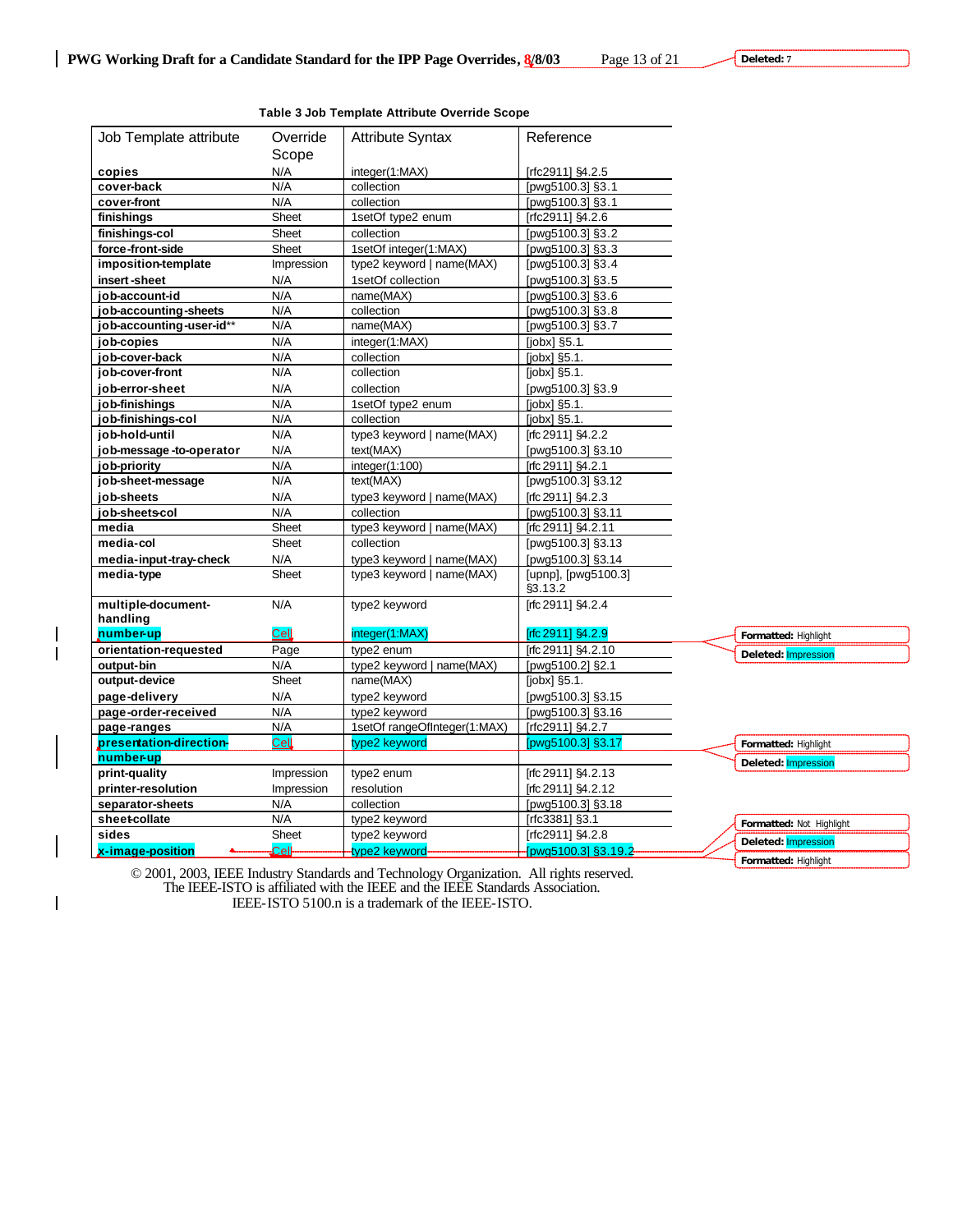**Deleted: 7**

| Job Template attribute                                               | Override<br>Scope           | <b>Attribute Syntax</b> | Reference           |                     |
|----------------------------------------------------------------------|-----------------------------|-------------------------|---------------------|---------------------|
| x-image-shift                                                        | Cel                         | integer(MIN:MAX)        | [pwg5100.3] §3.19.3 | Deleted: Impression |
| x-side1-image-shift                                                  | Ce <sub>4</sub>             | integer(MIN:MAX)        | [pwg5100.3] §3.19.4 | Deleted: Impression |
| x-side2-image-shift                                                  | $\underline{\mathsf{Cell}}$ | integer(MIN:MAX)        | [pwg5100.3] §3.19.5 |                     |
| y-image-position                                                     | $CEL$                       | type2 keyword           | [pwg5100.3] §3.19.6 | Deleted: Impression |
| y-image-shift                                                        | Cell                        | integer(MIN:MAX)        | [pwg5100.3] §3.19.7 | Deleted: Impression |
| y-side1-image-shift                                                  | <u>Cell</u>                 | integer(MIN:MAX)        | [pwg5100.3] §3.19.8 | Deleted: Impression |
| y-side2-image-shift                                                  | $\mathsf{Cell}$             | integer(MIN:MAX)        | [pwg5100.3] §3.19.9 | Deleted: Impression |
| A.A. . Bettenele feature theodore e Georgiale a defective attaliante |                             |                         |                     | Deleted: Impression |

# **4.1.6 Rationale for not having a "overrides-default" attribute**

There is no "overrides-default" attribute because it adds complicated rules for a Printer to implement. The problems are best illustrated with examples.

If there were an "overrides-default" and it contained a "sides" and "media" Override for the first page, and if a client submitted a Job with no "sides" attribute and with "media" as a Job Template attribute with no Overrides, a possible meaning is that the Printer uses the client's requested media for the entire Job and the sides specified by the "sides -default" and the "sides" value in "overrides -default". So in this example, the Printer ignores the "overrides-default" attribute for "media", but uses it for "sides" because the Printer uses it for an attribute "xxx" only when it uses "xxx-default".

# **4.1.7 overrides-supported (1setOf type2 keyword)**

This attribute specifies the supported values of the "overrides" attribute. A client can use this attribute to determine what Override attributes the Printer supports.

This attribute contains the name of each attribute that the Printer supports in a 'collection' value of the "overrides" attribute. The Printer MUST support this attribute. This attribute MUST contain the keywords "pages" and "document-numbers" because a Printer MUST support these attributes. This attribute MUST contain the keyword "document -copies" if the Printer supports overriding of individual copies of a Document. This attribute MUST also contain the name of each attribute that can be an Override. For example, this attribute contains the keyword "sides" if and only if the Printer supports "sides" in a 'collection' value of the "overrides" attribute.

There are no corresponding "document -numbers-supported", "document-copies-supported", and "pagessupported" Printer attributes. However, the supported values for all of the other member attributes are indicated by the corresponding "xxx-supported" Printer attributes which are the same values as for the corresponding "xxx" operation or Job Template attribute. For example, if "sides" is supported as a member attribute of the "override" collection, then the "sides-supported" Printer attribute indicates the values that are supported both at the job level and as an Override.

# **5 New Job Description Attributes**

The Override Extension adds a new Job Description attribute.

**Formatted:** Not Highlight

**Formatted:** Bullets and Numbering

the impression?¶

**Deleted:** DMC ISSUE with the above: printer-resolution can be changed on a page basis? For example, can we have 2-up where resolution changes half -way down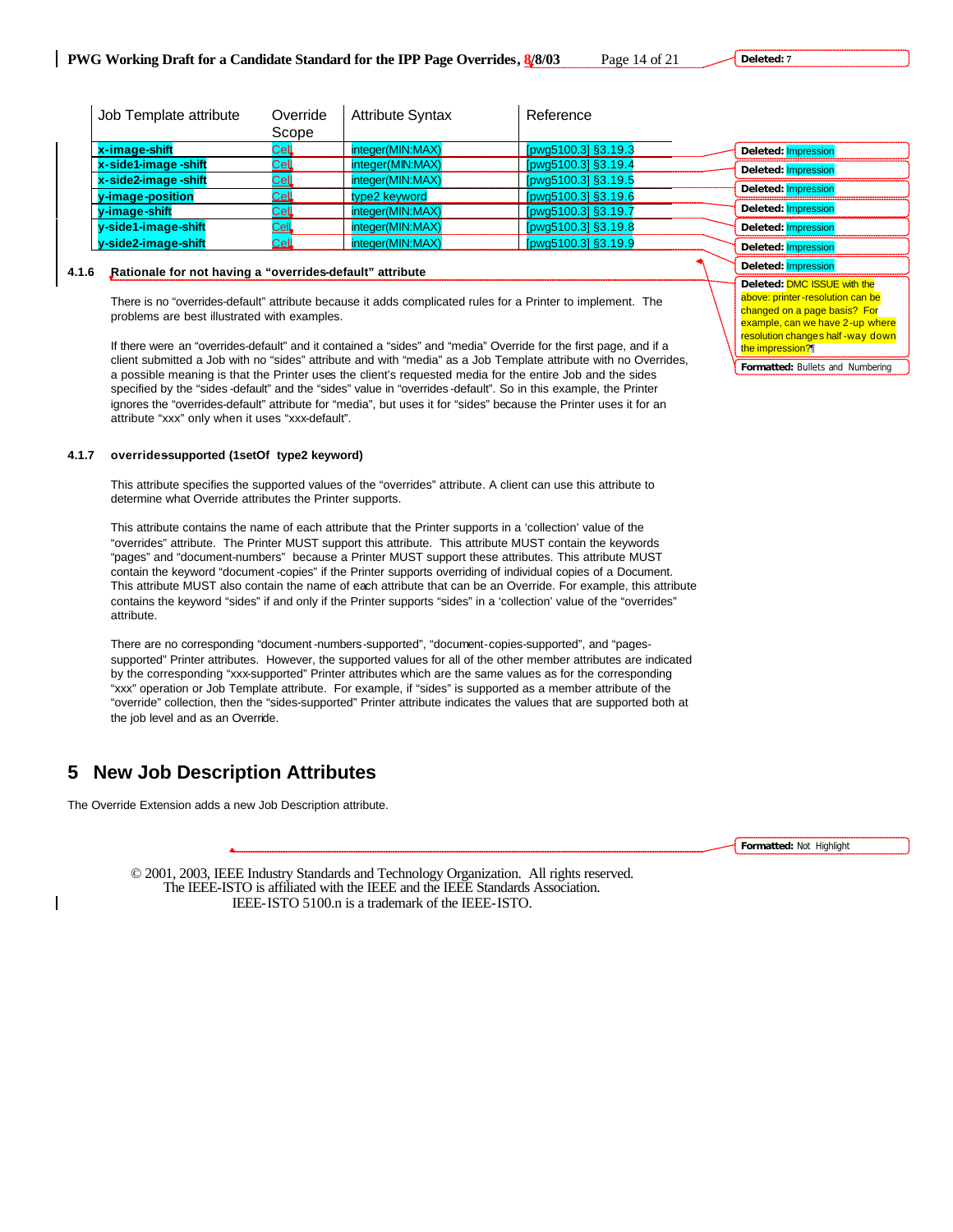# **5.1 overrides-actual (1setOf collection)**

This OPTIONAL Job Description attribute specifies the "overridess" attributes that the Printer actually used in producing the job. The Printer MAY support this attribute even if it does not support the "overrides " Job Template attribute.

# **6 Examples**

This section contains example Overrides. Brackets are used to delimit the beginning and end of each Collection value.

# **6.1 First Page of Single Document is Letterhead**

In the first example, the Printer produces 1 copy of a single Document. It is printed on letter-paper using Print-Job. The first Page of the Document is letterhead paper.

### **6.1.1 Request**

There is one implied Document A.

Print-Job job template attributes group media: letter overrides: { pages: 1:1 media: letterhead } end-of-attributes Document A

# **6.2 First Page of Several Documents is Blue**

In the second example, the Printer produces 3 copies of each Document. Each is stapled and printed on letterpaper, two-sided using Create-Job. The first Page of each Document is blue-letter paper and one-sided.

### **6.2.1 Request**

There are two Documents A and B.

Create-Job operations attributes group document-format: application/PostScript

job template attributes group

multiple-document-handling: separate-documents-collated-copies sides: two-sided-long-edge media: letter

**Formatted:** Not Highlight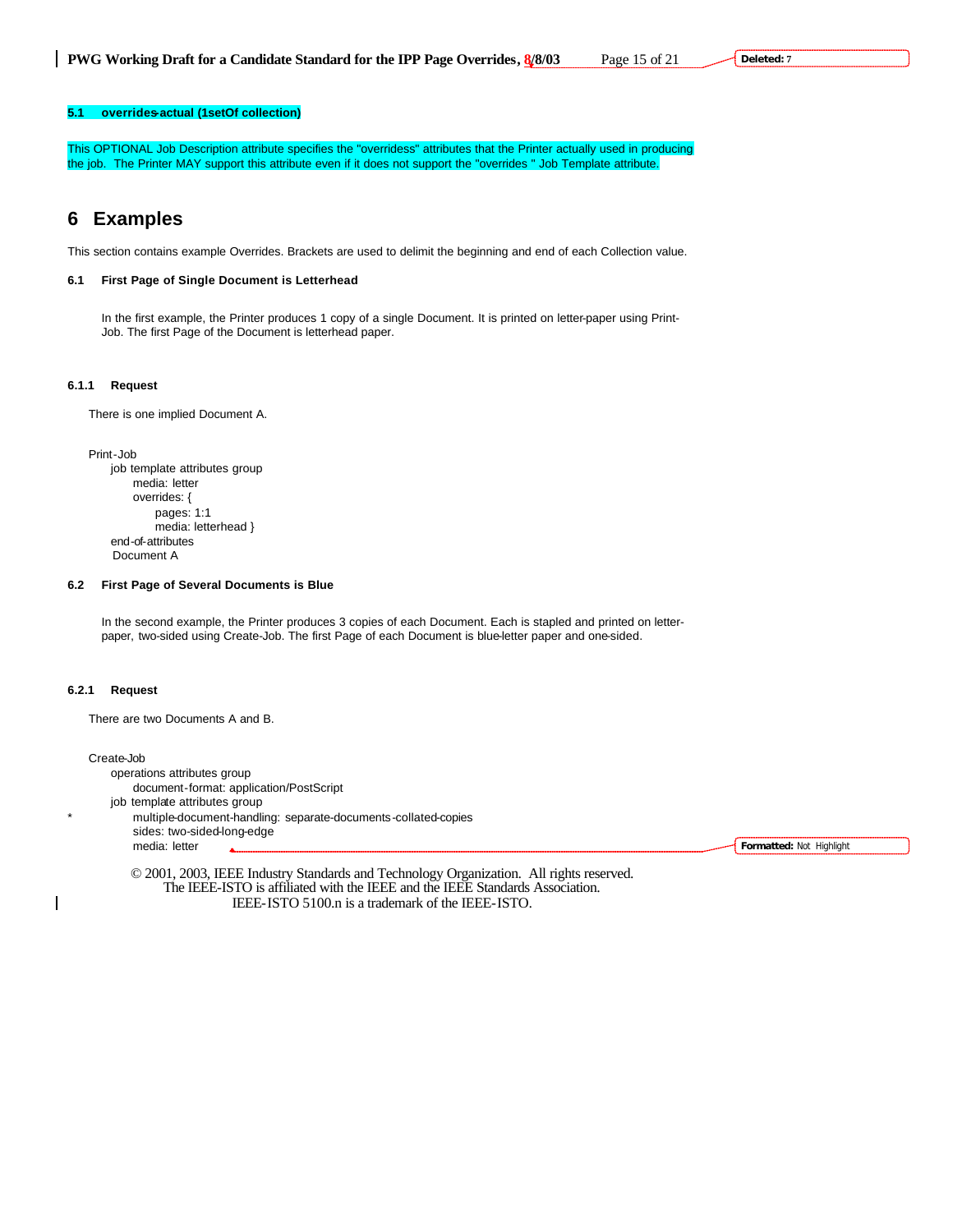| copies: 3                       |
|---------------------------------|
| finishings: stapling            |
| overrides: {                    |
| pages: 1:1                      |
| document-numbers: 1: 2147483647 |
| sides: one-sided                |
| media: blue-letter }            |
| end-of-attributes               |
| Send-Document                   |
| end-of-attributes               |
| Document A                      |
| Send-Document                   |
| end-of-attributes               |
| Document B                      |
|                                 |

# **7 Conformance Requirements**

 $\begin{array}{c} \hline \end{array}$ 

| This specification describes the conformance requirements for Printers and clients overriding attributes withina Job.                                                                                                |  | Formatted: Highlight                                                                     |
|----------------------------------------------------------------------------------------------------------------------------------------------------------------------------------------------------------------------|--|------------------------------------------------------------------------------------------|
| This section does not change any of the preceeding normative definitions. If there is any conflict, the previous<br>Formatted: Highlight<br>definitions apply.                                                       |  |                                                                                          |
| <b>Printer conformance requirements</b><br>7.1                                                                                                                                                                       |  |                                                                                          |
| In order to conform to this specification, a Printer:                                                                                                                                                                |  | Formatted: Highlight                                                                     |
| MUST meet the conformance requirements for Printers specified in [rfc2911].                                                                                                                                          |  | Formatted: Bullets and Numbering                                                         |
|                                                                                                                                                                                                                      |  |                                                                                          |
| MUST support the component numbering semantics specified in section 3.1 for the components that the<br>2.<br>Printer supports.                                                                                       |  |                                                                                          |
| MUST support the Override Scope of Job Template attributes that section 4.1.5 or the definition of any other                                                                                                         |  |                                                                                          |
| Job Template attributes REQUIRES a Printer to support.                                                                                                                                                               |  |                                                                                          |
| MUST support the "overrides" Job Template attributes in the Print-Job and Send-Document operations and,<br>4.                                                                                                        |  |                                                                                          |
| if supported, the Print-URI and Send-URI operations, that section 4 REQUIRES a Printer to support.                                                                                                                   |  |                                                                                          |
| "A conforming Printer MUST handle unsupported attributes correctly. If a Printer receives an "overrides                                                                                                              |  | Formatted: Highlight                                                                     |
| attribute that contains one or more unsupported members, it MUST return in the Unsupported Attributes<br>group of the response the "overrides" attribute with the unsupported member attributes. The "ipp-attribute- |  | <b>Formatted:</b> Numbered $+$ Level: 1 $+$<br>Numbering Style: 1, 2, 3, $\dots$ + Start |
| fidelity" attribute determines whether the Printer                                                                                                                                                                   |  | at: $1 +$ Alignment: Left + Aligned at:                                                  |
| a. rejects the Job or                                                                                                                                                                                                |  | $0.5" + Tab after: 0.75" + Indent at:$<br>0.75"                                          |
| b. accepts the Job and ignores the unsupported member attributes.<br>A Printer MAY support the "document-copies" attribute as a member attribute of "overrides". If a Printer                                        |  | Formatted: Bullets and Numbering                                                         |
| does not support the "document-copies" member attribute and receives it in "overrides", it treats the                                                                                                                |  | Formatted                                                                                |
| "document-copies" attribute as described in the litem 5 above. If the Printer accepts the Job, it behaves as if                                                                                                      |  | Formatted: Not Highlight                                                                 |
|                                                                                                                                                                                                                      |  |                                                                                          |
| © 2001, 2003, IEEE Industry Standards and Technology Organization. All rights reserved.                                                                                                                              |  |                                                                                          |

The IEEE-ISTO is affiliated with the IEEE and the IEEE Standards Association. IEEE-ISTO 5100.n is a trademark of the IEEE-ISTO.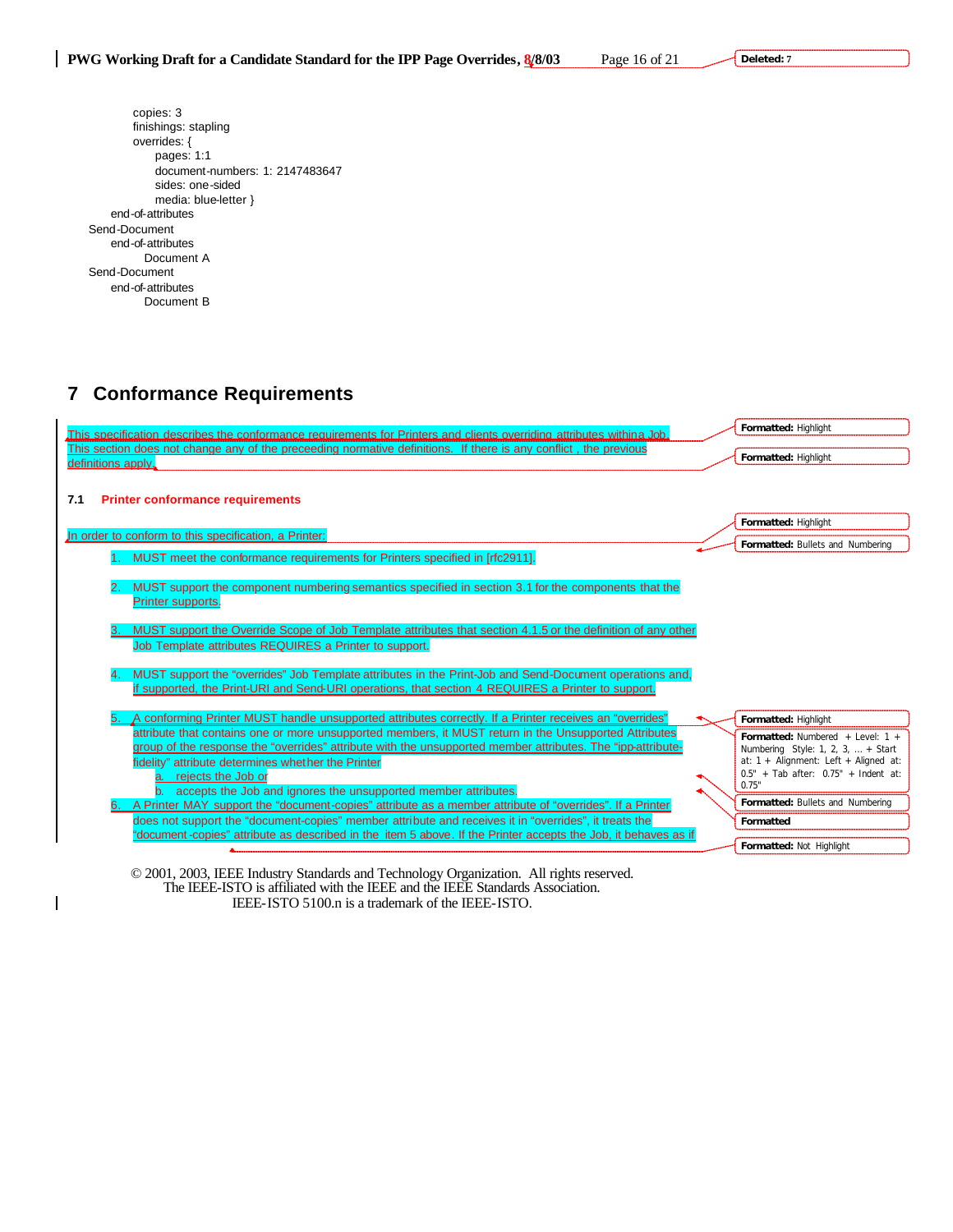the Overrides applied to all copies of the specified documents or pages, i.e. the way the Printer would behave if it supported "document-copies" and the client didn't supply it.

# **7.2 Client conformance requirements**

In order to conform to this specification, a client:

- MUST meet the conformance requirements for clients specified in [rfc2911].
- MUST support the component numbering semantics specified in section 3.1 for the components that the Printer supports.
- 3. MUST support the Override Scope of Job Template attributes that section 4.1.5 or the definition of any other Job Template attributes REQUIRES a Printer to support.
- 4. MAY support the "overrides" Job Template attributes in the Print-Job and Send-Document operations and, if supported, the Print-URI and Send-URI operations, that section 4 REQUIRES a Printer to support.

# **8 IANA Considerations**

This section contains the exact information for IANA to add to the IPP Registries according to the procedures defined in RFC 2911 [RFC2911] section 6.

# **8.1 Attribute Registration**

The attributes defined in this document will be published by IANA according to the procedures in RFC 2911 [RFC2911] section 6.2 with the following path:

ftp.isi.edu/iana/assignments/ipp/attributes/

The registry entry will contain the following information:

Reference IEEE-ISTO 5100.n: ftp://ftp.pwg.org/pub/pwg/standards/pwg5100.n.pdf

| Job Template attributes: | Section: |  |
|--------------------------|----------|--|
| overrides                | 4.1      |  |
| pages                    | 4.1.1    |  |
| document-numbers         | 4.1.2    |  |
| document-copies          | 4.1.3    |  |
| overrides-supported      | 4.1.7    |  |
|                          |          |  |

| Job Description attributes: | Section: |
|-----------------------------|----------|
| overrides                   |          |
|                             |          |

| Formatted: Highlight                                                                                                                                                                                                                                                                                                                                                                                                                                                                                                                                                                                                                                                                                                                                                                                                                                                                                                                                                                                                                                                                                                                                                                                                                                                                                                                                                                                                                                                                                                                                   |  |  |
|--------------------------------------------------------------------------------------------------------------------------------------------------------------------------------------------------------------------------------------------------------------------------------------------------------------------------------------------------------------------------------------------------------------------------------------------------------------------------------------------------------------------------------------------------------------------------------------------------------------------------------------------------------------------------------------------------------------------------------------------------------------------------------------------------------------------------------------------------------------------------------------------------------------------------------------------------------------------------------------------------------------------------------------------------------------------------------------------------------------------------------------------------------------------------------------------------------------------------------------------------------------------------------------------------------------------------------------------------------------------------------------------------------------------------------------------------------------------------------------------------------------------------------------------------------|--|--|
| Formatted: Bullets and Numbering                                                                                                                                                                                                                                                                                                                                                                                                                                                                                                                                                                                                                                                                                                                                                                                                                                                                                                                                                                                                                                                                                                                                                                                                                                                                                                                                                                                                                                                                                                                       |  |  |
| Deleted: This section specifies the<br>Conformance Requirements.                                                                                                                                                                                                                                                                                                                                                                                                                                                                                                                                                                                                                                                                                                                                                                                                                                                                                                                                                                                                                                                                                                                                                                                                                                                                                                                                                                                                                                                                                       |  |  |
| Deleted: This specification<br>describes overriding attributes on<br>particular pages. If a client or Printer<br>supports this specification, it MUST<br>support these mechanisms. ¶                                                                                                                                                                                                                                                                                                                                                                                                                                                                                                                                                                                                                                                                                                                                                                                                                                                                                                                                                                                                                                                                                                                                                                                                                                                                                                                                                                   |  |  |
| Deleted: The following are the<br>conformance rules for Overrides.<br>See section 4.1 for further details on<br>Overrides.<br><b>DMC ISSUE: There are different</b><br>conformance rules for Printer and<br>client, so the below doesn't quite<br>work. <pz>Yank or correct<br/>DocObj</pz><br><#>If a Printer or client supports<br>Overrides, it MUST support ¶<br><#>the "overrides" attribute, and¶<br><#>the "overrides-supported"<br>attribute, and<br><#>the following member attributes<br>of "overrides":¶<br><#>"pages", and¶<br><#> "document-numbers", and \[<br><#>at least one Job Template<br>attribute that can be overridden (e.g.<br>"sides" or "media") as defined in<br>another specification.<br><#>The mechanism for Overrides<br>MUST be supported by all Job-<br>Submission operations and Validate-<br>Job.¶<br>A conforming Printer MUST handle<br>unsupported attributes correctly. If a<br>Printer receives an "overrides"<br>attribute that contains one or more<br>unsupported members, it MUST<br>return in the Unsupported Attributes<br>group of the response the<br>"overrides" attribute with the<br>unsupported member attributes. The<br>"ipp-attribute-fidelity" attribute<br>determines whether the Printer ¶<br><#>rejects the Job or ¶<br>$\overline{2}$<br>Deleted: A client or a Printer<br>OPTIONALLY supports the<br>"document-copies" attribute as a<br>member attribute of "overrides". If a<br>Printer does not support the<br>"document-copies" member att<br>[3]<br>Formatted: Bullets and Numbering |  |  |
|                                                                                                                                                                                                                                                                                                                                                                                                                                                                                                                                                                                                                                                                                                                                                                                                                                                                                                                                                                                                                                                                                                                                                                                                                                                                                                                                                                                                                                                                                                                                                        |  |  |
| Formatted: Not Highlight                                                                                                                                                                                                                                                                                                                                                                                                                                                                                                                                                                                                                                                                                                                                                                                                                                                                                                                                                                                                                                                                                                                                                                                                                                                                                                                                                                                                                                                                                                                               |  |  |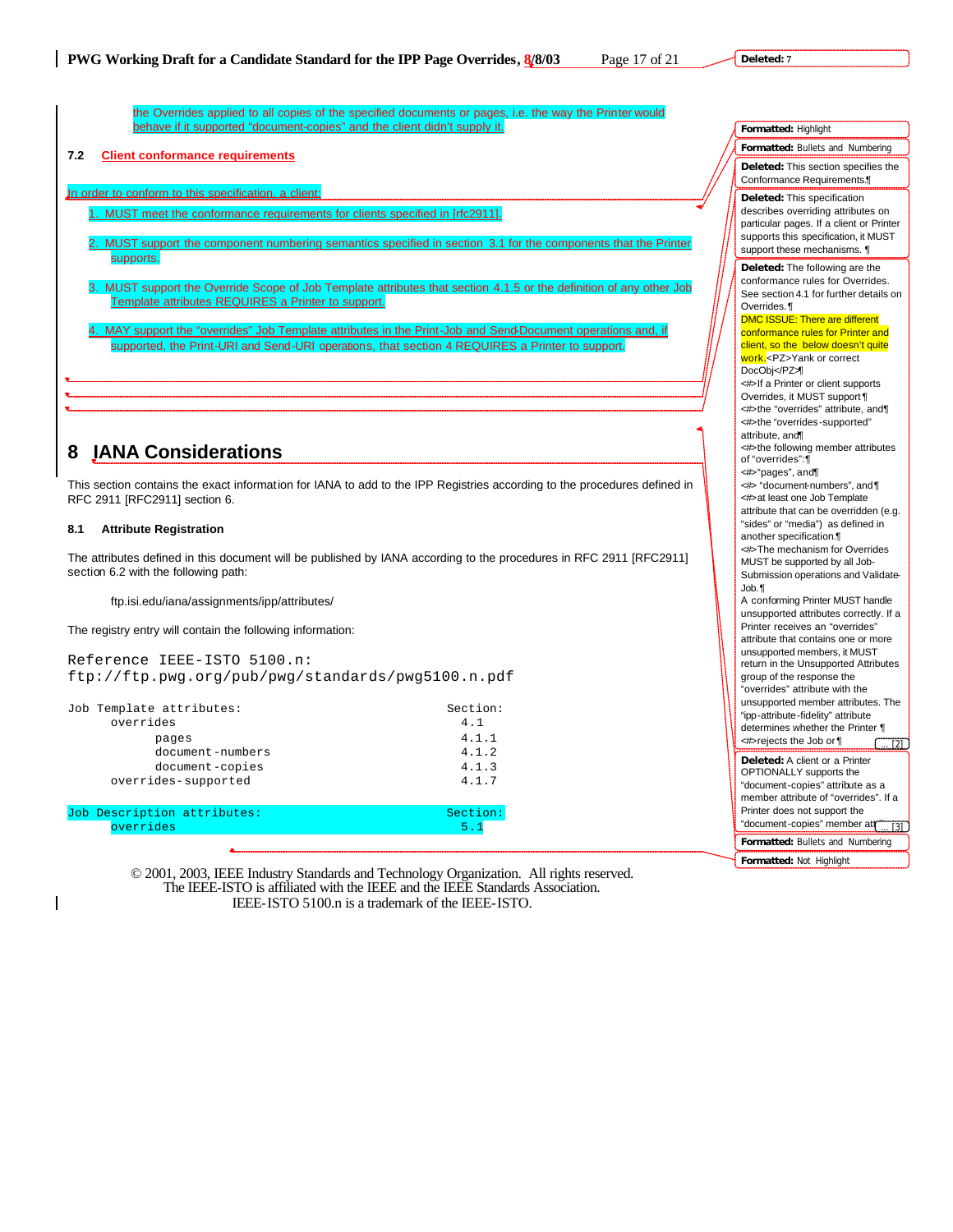# **9 Internationalization Considerations**

The IPP extensions defined in this document require the same internationalization considerations as any of the Job Template attributes defined in IPP/1.1 [RFC2911].

# **10 Security Considerations**

The IPP extensions defined in this document require the same security considerations as any of the Job Template attributes defined in IPP/1.1 [RFC2911].

# **11 References**

## [RFC2026]

Bradner, S., "The Internet Standards Process -- Revision 3", RFC 2026, October 1996.

## [RFC2565]

Herriot, R., Butler, S., Moore, P. and R. Turner, "Internet Printing Protocol/1.0: Encoding and Transport", RFC 2565, April 1999.

# [RFC2566]

deBry, R., Hastings, T., Herriot, R., Isaacson, S. and P. Powell, "Internet Printing Protocol/1.0: Model and Semantics", RFC 2566, April 1999.

## [RFC2910]

Herriot, R., Butler, S., Moore, P., Turner, R. and J. Wenn, "Internet Printing Protocol/1.1: Encoding and Transport", RFC 2910, September 2000.

# [RFC2911]

Hastings, T., Herriot, R., deBry, R., Isaacson, S. and P. Powell, "Internet Printing Protocol/1.1: Model and Semantics", RFC 2911, September 2000.

#### [RFC3380]

Hastings, T., Herriot, R., Kugler, C., and H. Lewis, "Internet Printing Protocol (IPP): Job and Printer Set Operations", RFC 3380, September 2002.

#### WG5100.3]

Hastings, T., Ocke, K., "Internet Printing Protocol (IPP): Production Printing Attributes – Set1", IEEE-ISTO 5100.3-2001, February 12, 2001, ftp://ftp.pwg.org/pub/pwg/standards/pwg5100.3.pdf.

## [PWG5100.4]

Herriot, R., Ocke, K., "Internet Printing Protocol (IPP): Override Attributes for Documents and Pages", IEEE-ISTO 5100.4-2001, February 7, 2001, ftp://ftp.pwg.org/pub/pwg/standards/pwg5100.4.pdf.

# **12 Author's Addresses**

© 2001, 2003, IEEE Industry Standards and Technology Organization. All rights reserved. The IEEE-ISTO is affiliated with the IEEE and the IEEE Standards Association. IEEE-ISTO 5100.n is a trademark of the IEEE-ISTO. Peter Zehler

**Formatted:** Highlight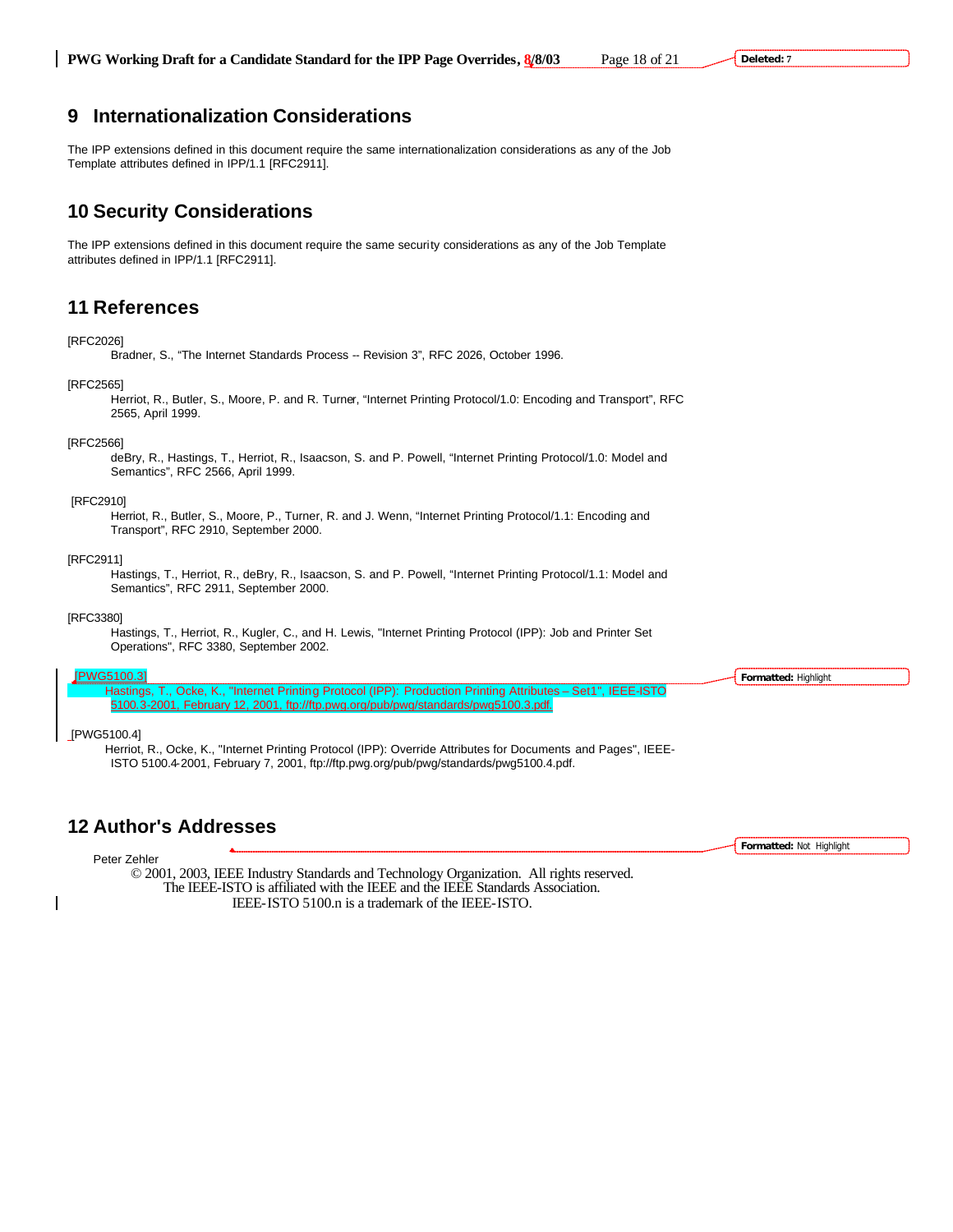Xerox Corporation MS: 0128-30E 800 Phillips Road Webster, NY 14580-9701

Phone: 585 265-8755 Fax: 585 422-7961 e-mail: PZehler@crt.xerox.com

Robert Herriot Xerox Corp. 3400 Hill View Ave, Building 1 Palo Alto, CA 94304

Phone: 650-813-7696 Fax: 650-813-6860 e-mail: robert.herriot@pahv.xerox.com

Kirk Ocke Xerox Corporation 800 Phillips Road Webster, NY 14580

Phone: 716-422-4832 e-mail: Kirk.Ocke@usa.xerox.com

IPP Web Page: http://www.pwg.org/ipp/ IPP Mailing List: ipp@pwg.org

To subscribe to the ipp mailing list, send the following email: 1) send it to majordomo@pwg.org 2) leave the subject line blank 3) put the following two lines in the message body:

subscribe ipp

end

Implementers of this specification document are encouraged to join IPP Mailing List in order to participate in any discussions of clarification issues and review of registration proposals for additional attributes and values.

Other Participants:

 $\overline{\phantom{a}}$ 

**Formatted:** Not Highlight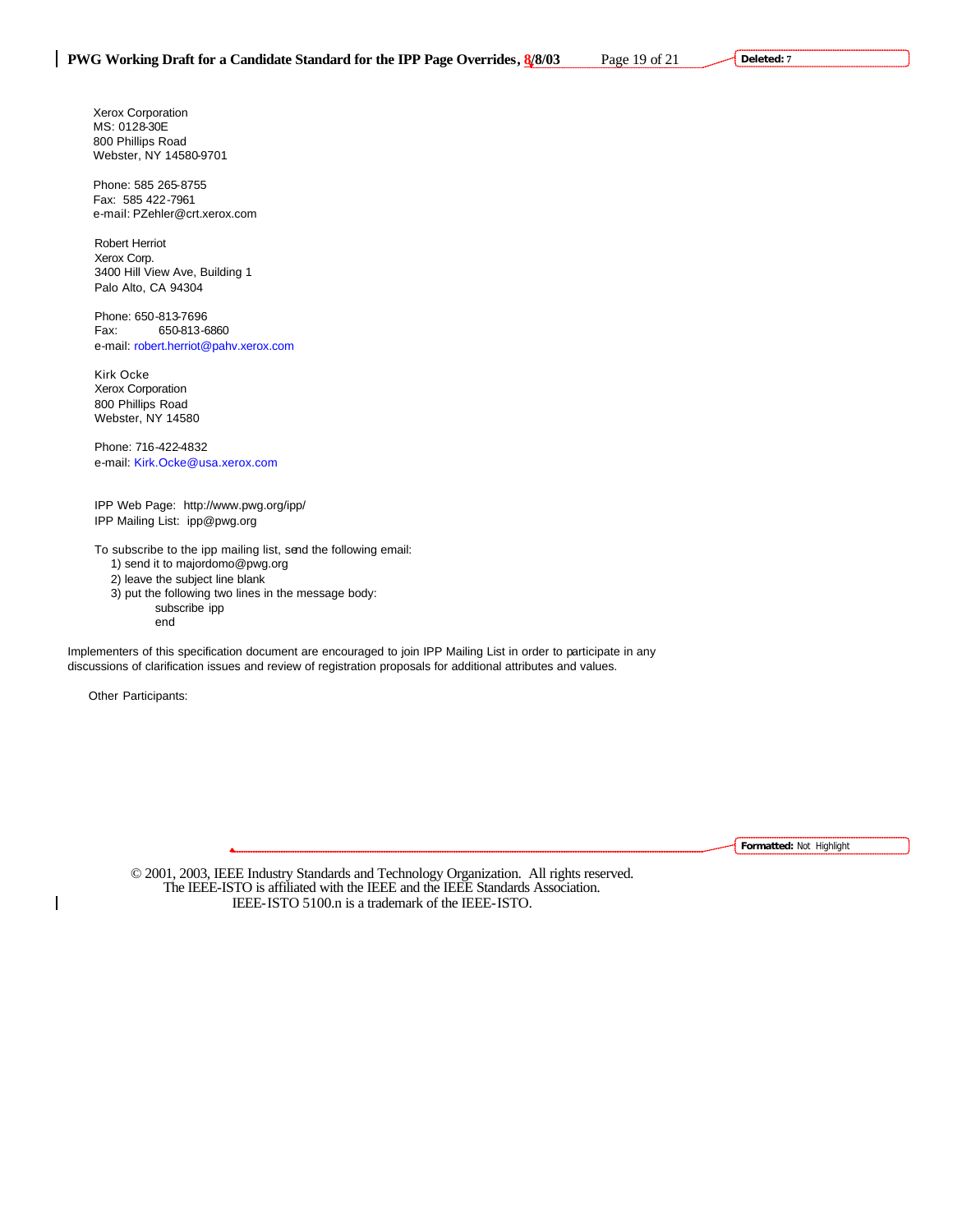**Deleted: 7**

**Formatted:** Not Highlight

- Ron Bergman Hitachi Koki Imaging Systems Dan Calle Digital Paper Dennis Carney IBM Weihai Chen Microsoft Lee Farrell - Canon Information Systems Satoshi Fujitani - Ricol<br>Roelof Hamberg – Océ Tom Hastings - Xerox Roelof Hamberg – Océ<br>Bob Herriot – Xerox Bob Herriot – Xerox David Kellerman - Northlake Software<br>Carl Kugler – IBM Harry Lewis - IBM Carl-Uno Manros – Xerox Satoshi Matsushita - Brother Ira McDonald - High North Inc. Hugo Parra, Novell Stuart Rowley - Kyocera<br>
Gail Songer – Netreon Geoff Sorod - Software Jerry Thrasher – Lexmark Shinichi Tsuruyama - Epson Atsushi Uchino - Epson William Wagner - NetSilicon/DPI Mark Vander Wiele - IBM<br>
Don Wright – Lexmark Michael Wu - Heidelberg D Peter Zehler – Xerox
	- Weihai Chen Microsoft<br>Satoshi Fujitani Ricoh Harry Lewis - IBM Geoff Sorod - Software 2000 Michael Wu - Heidelberg Digital

# **13 Change Log (informative)**

The following summaries of the changes in reverse chronological order:

Version August 8 2003:



11.Renamed Page Overrides to facilitate deprecation of PWG 5100.4

# **14 Appendix 1 Changes from IEEE ISTO 5100.4-2001**

This specification obsoletes IEEE ISTO 5100.4-2001. The main features of 5100.4-2001 include Document-Overrides, Page-Overrides, Subset-Finishing, and Job-Warnings. The changes that this specification has made affect all these features. Below is a summary of the changes.

- 1. Document-Overrides has been removed. The ability to Override Job Template attributes on a per Document basis is now provided by an explicit Document Object specification that is outside the scope of this specification. The attribute "document-override" and its member attributes are now obsolete.
- 2. Page-Overrides has been simplified and is described in this specification. Differences include
	- There is no longer any concept of input and output pages, or documents, and the mapping between them. ? All pages are relative to the Document in which they are contained. Pages within specific copies of of a Document is allowed.  $\triangle$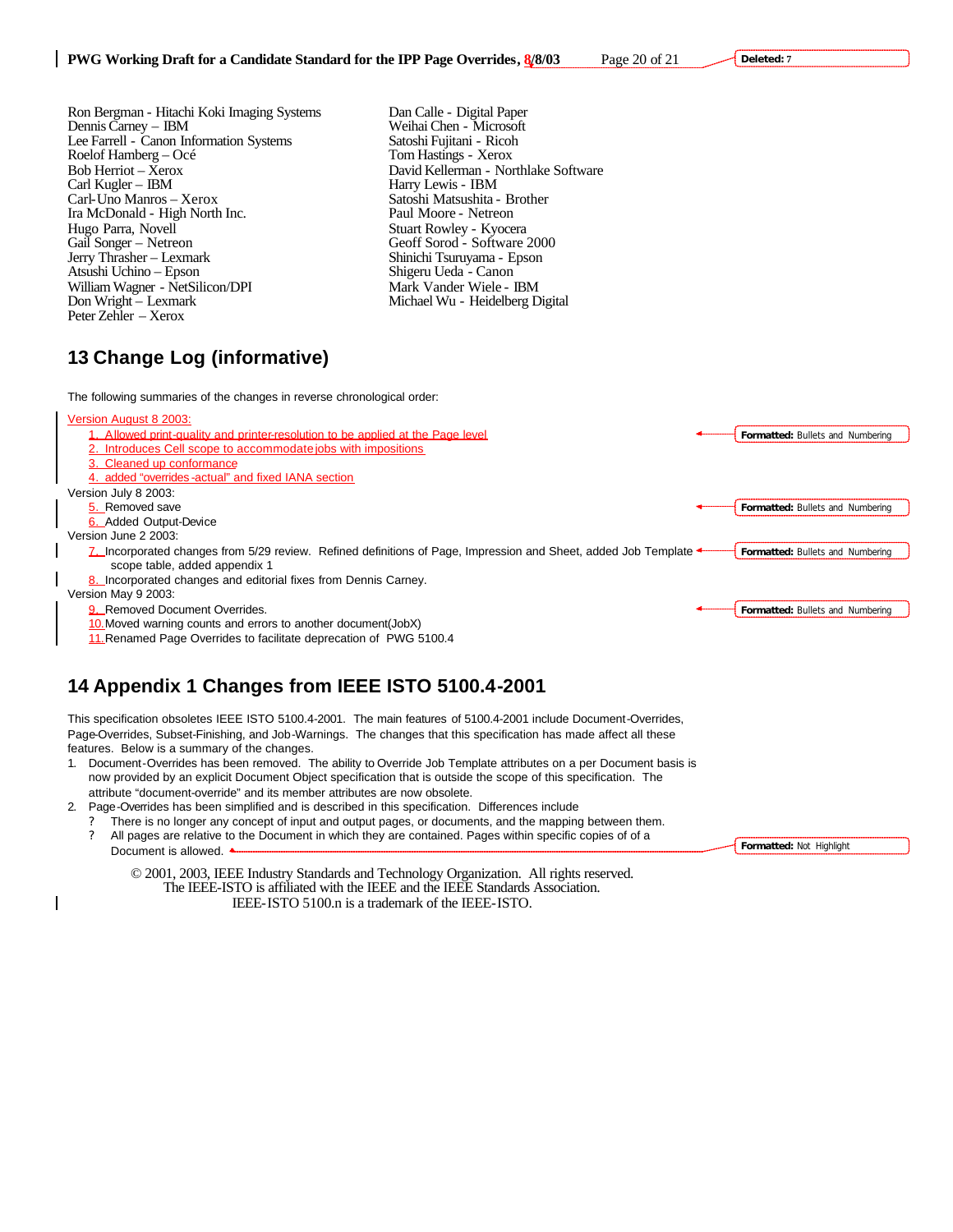**Deleted: 7**

- ? Overrides do not contain overlapping "pages", "document-copies" or "document-numbers"
- ? The ranges of "pages", "document-copies" and "document-numbers" are in ascending order.
- ? Multiple "overrides" in a request are specified in ascending order based on the "document-numbers" member attribute values.
- ? Special values are defined to specify the last and next to last Page in a Document. The special values also apply to Documents and copies of a Document.
- 3. Subset-Finishing has been removed to another specification that is outside the scope of this specification.
- 4. Job-Warnings has been removed. It is now part of a specification on IPP Job Extensions. The new definition supports the count and "job-state-reasons" for warnings and errors and is outside the scope of this specification

**Formatted:** Not Highlight

© 2001, 2003, IEEE Industry Standards and Technology Organization. All rights reserved. The IEEE-ISTO is affiliated with the IEEE and the IEEE Standards Association. IEEE-ISTO 5100.n is a trademark of the IEEE-ISTO.

 $\overline{\phantom{a}}$